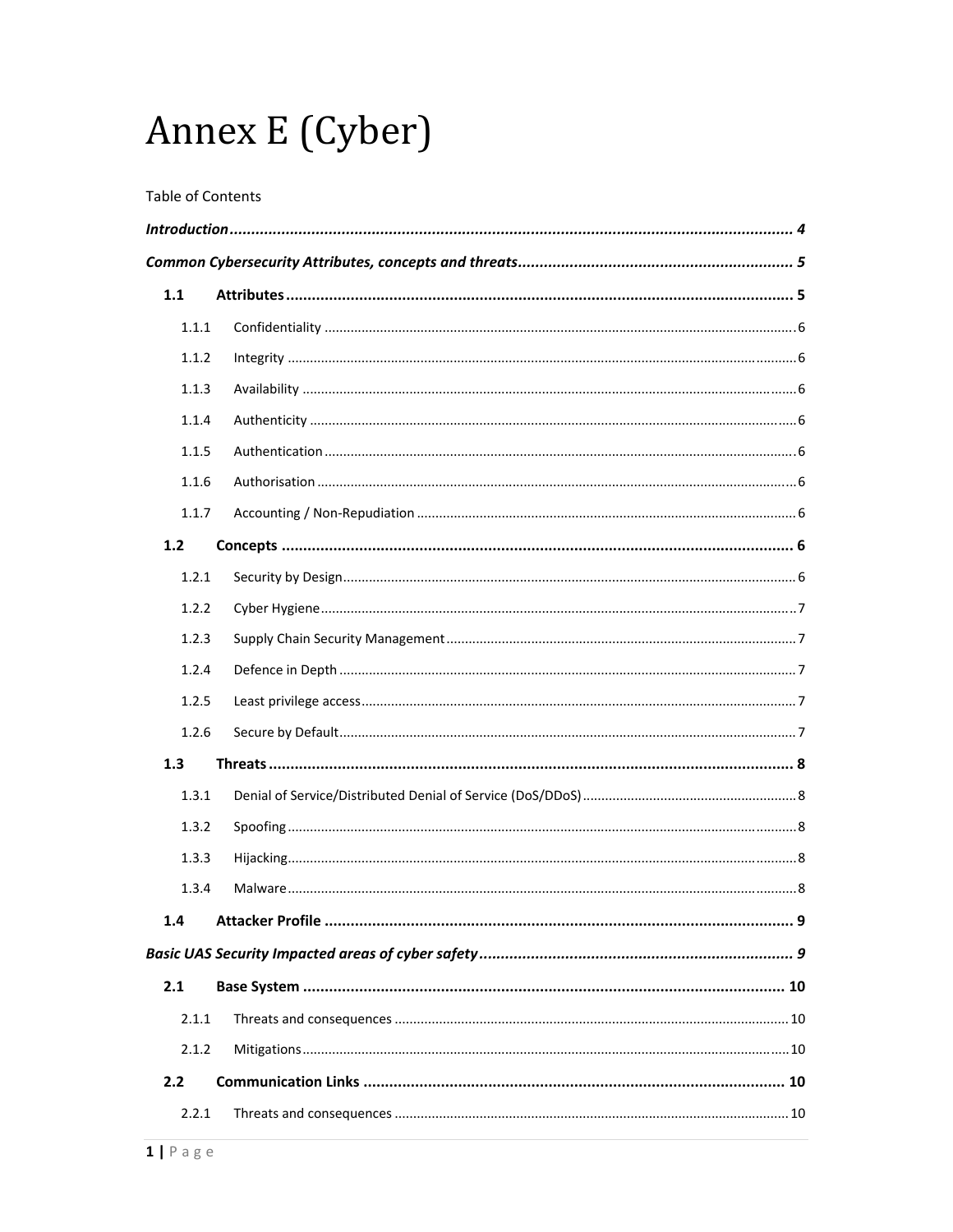| 2.2.2 |                                                                                         |  |
|-------|-----------------------------------------------------------------------------------------|--|
| 2.3   |                                                                                         |  |
| 2.3.1 |                                                                                         |  |
| 2.3.2 |                                                                                         |  |
| 2.4   |                                                                                         |  |
| 2.4.1 |                                                                                         |  |
| 2.4.2 |                                                                                         |  |
| 2.5   |                                                                                         |  |
| 2.5.1 |                                                                                         |  |
| 2.5.2 |                                                                                         |  |
| 2.6   |                                                                                         |  |
| 2.6.1 |                                                                                         |  |
| 2.6.2 |                                                                                         |  |
| 2.7   |                                                                                         |  |
| 2.7.1 |                                                                                         |  |
| 2.7.2 |                                                                                         |  |
|       |                                                                                         |  |
| 2.1   |                                                                                         |  |
| 2.2   |                                                                                         |  |
| 2.3   | OSO#02-UAS manufactured by competent and/or proven entity  19                           |  |
| 2.4   |                                                                                         |  |
| 2.5   | OSO#04-UAS developed to authority recognised design standards  25                       |  |
| 2.6   | OSO#05 - UAS is designed considering system safety and reliability 25                   |  |
| 2.7   | OSO#06 C3 link characteristics (e.g. performance, spectrum use) are appropriate for the |  |
| 2.8   | OSO#07 -Inspection that the UAS is Consistent with the CONOPs  28                       |  |
| 2.9   |                                                                                         |  |
| 2.10  |                                                                                         |  |
| 2.11  |                                                                                         |  |
| 2.12  | OSO#13 External services supporting UAS operations are adequate to the operation 32     |  |
| 2.13  |                                                                                         |  |
| 2.14  |                                                                                         |  |
|       |                                                                                         |  |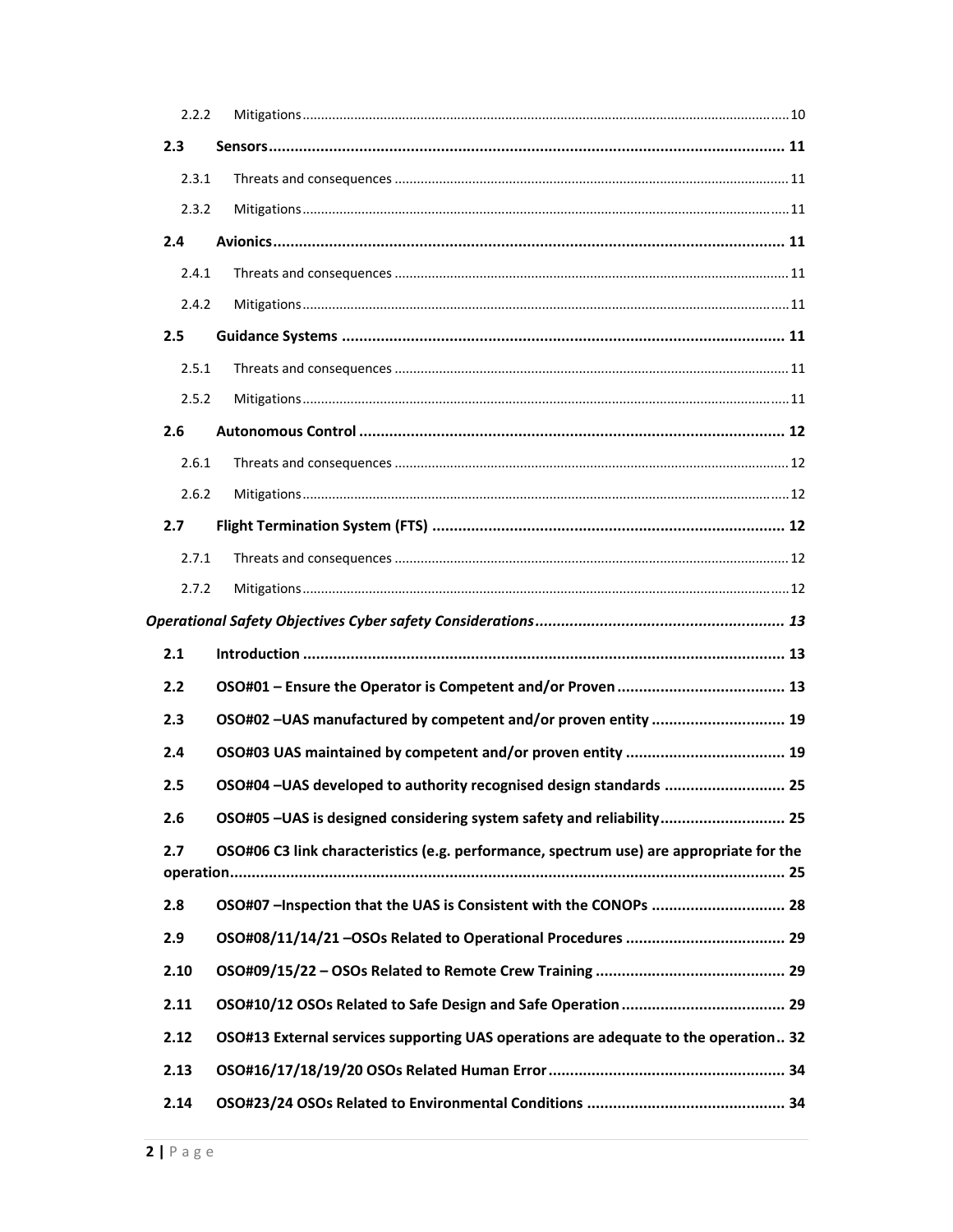| 2.17 | M3 - An Emergency Response Plan is in place, operator validated and effective  35 |  |
|------|-----------------------------------------------------------------------------------|--|
|      |                                                                                   |  |
|      |                                                                                   |  |
|      |                                                                                   |  |
|      |                                                                                   |  |
|      |                                                                                   |  |
|      |                                                                                   |  |
|      |                                                                                   |  |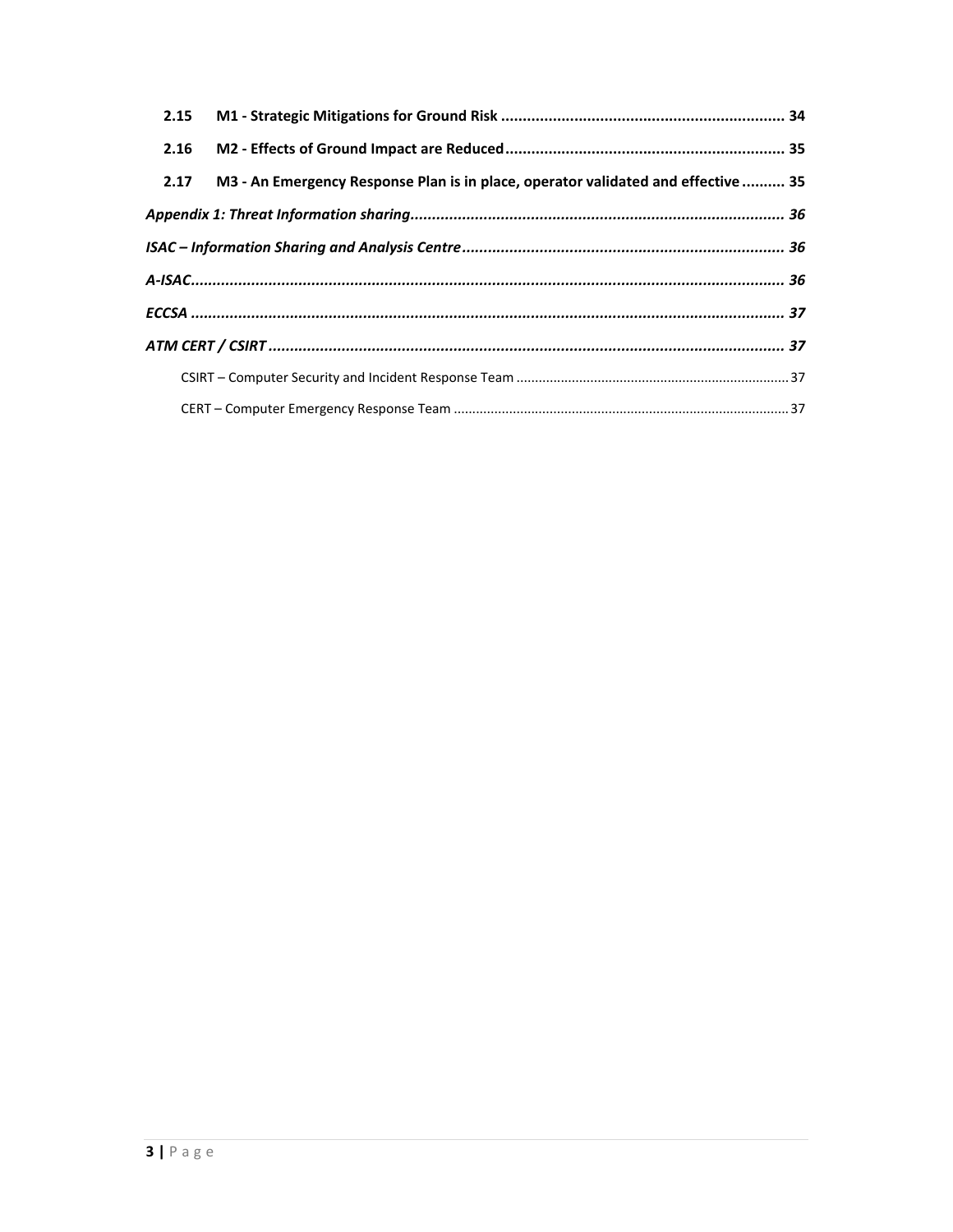# **INTRODUCTION**

The need for effective and risk‐proportional cybersecurity is paramount given that aviation is reliant on interconnectivity between large numbers of systems controlled and operated by many stakeholders. The aviation sector may be an attractive target for a cyber‐attack, for various threat actors, with a wide range of motivational reasons, capabilities, and sophistication to achieve their objective to successfully exploit vulnerabilities in the aviation ecosystem. These vulnerabilities exist in humans, equipment, and processes/procedures alike and exploitation can either target one of these elements in an isolated manner or scale up to complex multi‐vector attacks affecting the whole system. Lack of effective and risk‐proportionate cybersecurity can have a negative impact on aviation safety, as well as on an operator's business operations from dispatch reliability, data collection, information privacy and service uptime.

Note: The scope of Annex E is limited to those areas which affect flight safety and protection of the public. In addition, we address mainly operators with the information provided in this annex rather than OEMs, etc.

As an outline, it is worth introducing the following notions and definitions:

- 1. *Cybersecurity:* Refers to the protection of information systems and data from cyber‐related events that may disrupt organisation's business and activities.
- 2. *Aviation Safety:* Is the state in which risks associated with aviation activities, related to, or in direct support of the operation of aircraft, are reduced and controlled to an acceptable level.
- 3. *Aviation Cyber Safety:* As the figure 1 illustrates, Aviation Cyber Safety is seen as the union of the two previous domains and refers to the protection of aviation operational technologies (such as systems in the Aircraft Control Domain and Ground Control Systems Domain) to prevent cyber related events from affecting Aviation Safety. Operational technologies may rely on corporate IT resources, therefore the dependencies and the assumptions on the security provided by corporate IT shall also be considered.



*Figure 1 – Cybersecurity and Safety Interactions in Aviation*

Cybersecurity in aviation requires cybersecurity threats to be considered as part of the risk management process. Cybersecurity threats in aviation are understood as intentional unauthorized electronic interactions impacting aviation safety.

These threats exist across the global aviation ecosystem and can impact the entire aircraft and operations lifecycle, i.e., design, build, operate, maintain and disposal. The scope of this document involves the orange highlighted area as illustrated in Figure 2. The operator must determine if a cyber risk has been mitigated to reach an acceptable level in support of their proposed operations including the consideration of the support for this objective provided by an operator's supply chain.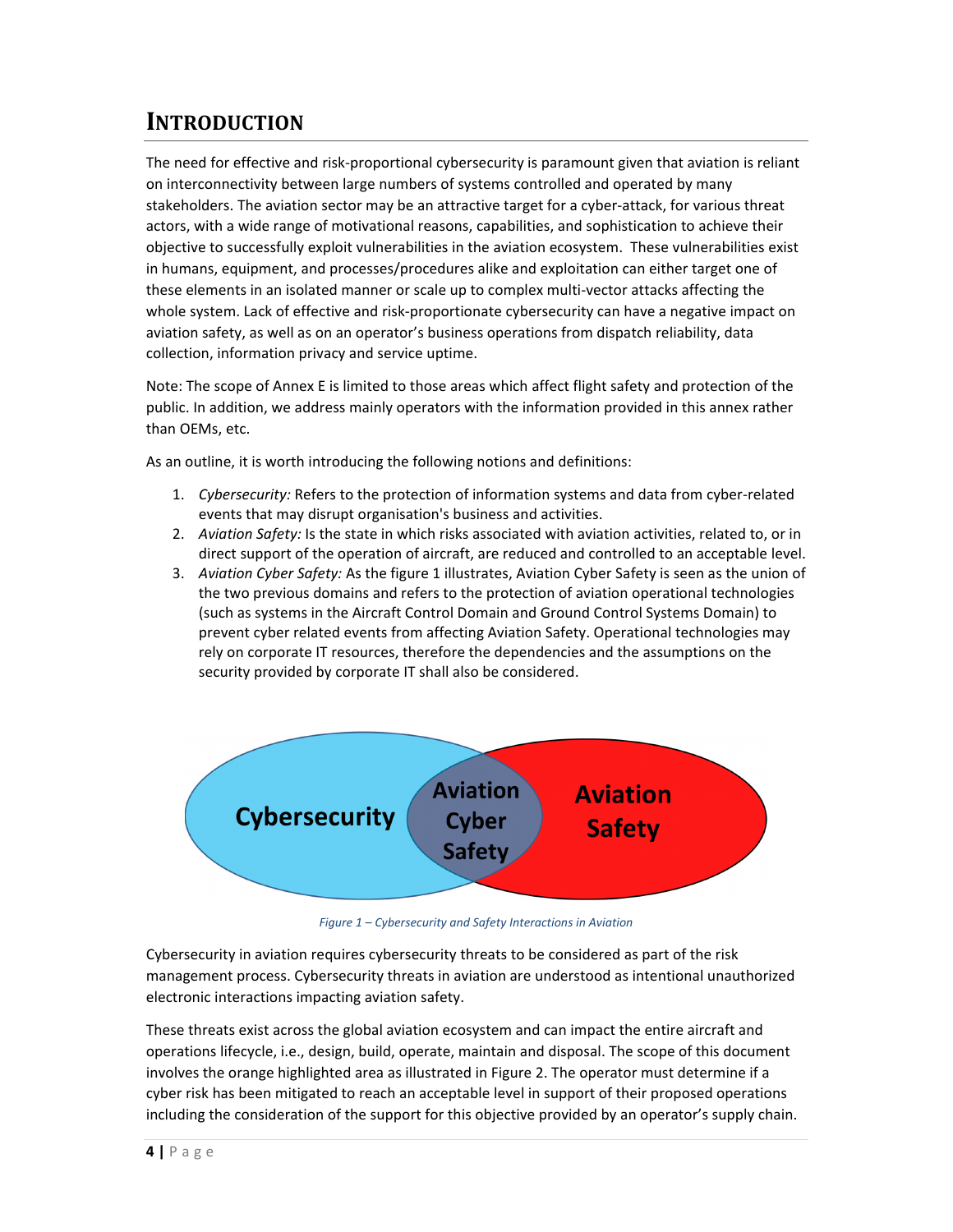

*Figure 2 – Cyber Risk across the Global Aviation Ecosystem*

This annex defines basic cybersecurity concepts and threats to identify their impact on an operator. The objective of this document is to ensure that reasonable and proportionate cyber safety considerations are applied in the context of the Specific Operations Risk Assessment (SORA) method. Whether a specific OSO must meet a Low, Medium, or High level of robustness is defined by the level of robustness required of the SAIL in the JARUS SORA, section 2.5.2 Step #8 ‐ Identification of Operational Safety Objectives (OSO). The levels of robustness specified for cyber requirements in this Annex represents the levels identified in SORA Step #8.

This includes a minimal level of cyber safety requirements for the:

- proposed operations
- equipment OEMs
- equipment maintainers
- service providers

These requirements have been allocated to the relevant OSOs with associated levels of assurance.

# **COMMON CYBERSECURITY ATTRIBUTES, CONCEPTS AND THREATS**

Although cybersecurity in aviation (or what we are calling Cyber Safety) focuses on the potential effects on safety; the attributes of the information that shall be protected, as well as the basic concepts and the threats, are common to the broader notion of cybersecurity. In the following paragraphs an introduction to the above‐mentioned concepts is provided.

# **1.1 ATTRIBUTES**

**C – I – A:** Confidentiality, Integrity and Availability are the key security attributes, requiring appropriate protection and which underpin cybersecurity.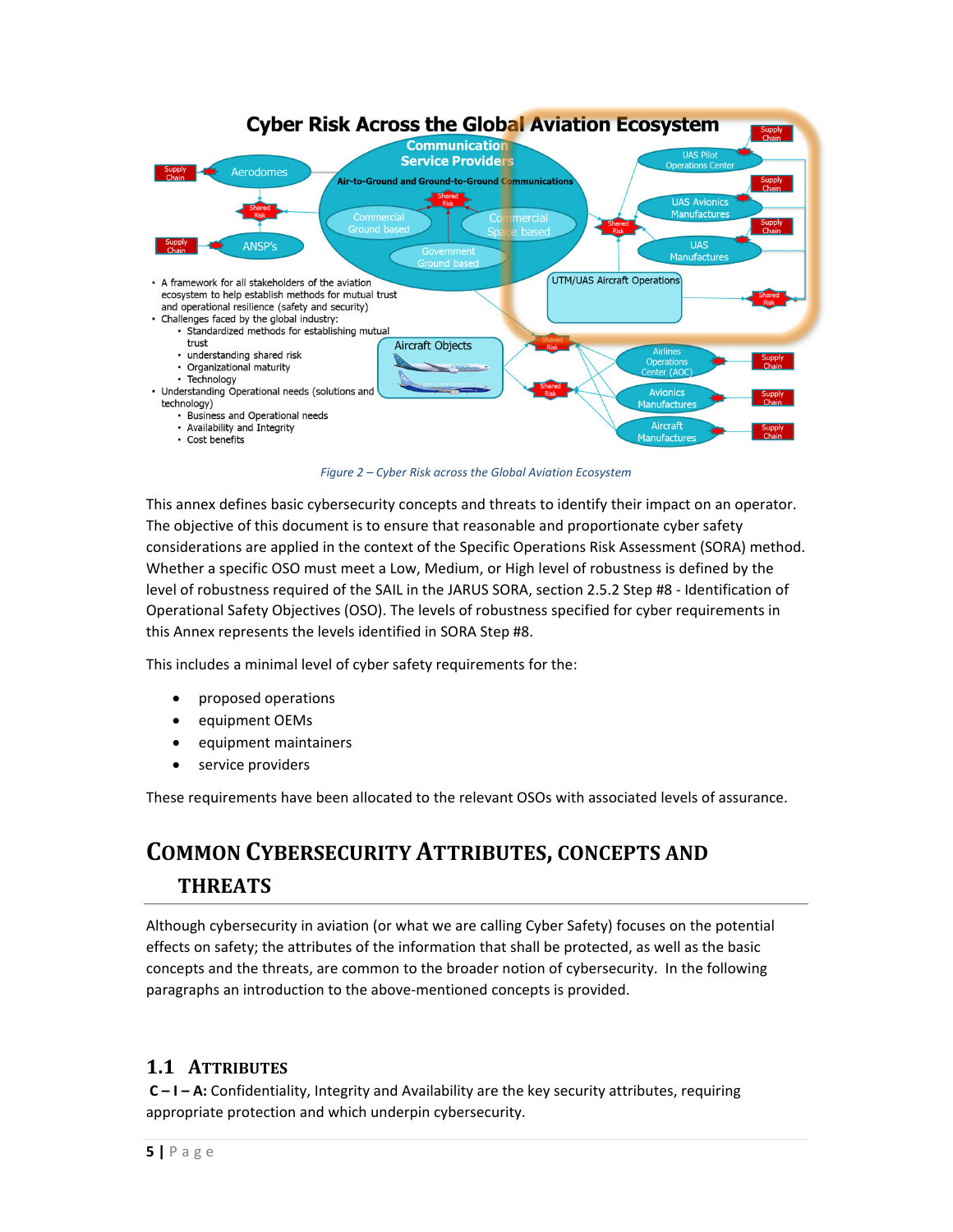#### **1.1.1 Confidentiality**

Confidentiality is the attribute that information is not made available or disclosed to unauthorized individuals, entities, or processes. Confidentiality must not be interchanged with privacy, but rather considered as a component of privacy to protect data from unauthorized disclosure.

#### **1.1.2 Integrity**

Integrity focuses on maintaining and assuring the accuracy and completeness of data over its entire lifecycle but preventing unauthorized or undetected modification.

#### **1.1.3 Availability**

For an information system to serve its purpose it is necessary that information is available when it is needed. This includes all system components required to store and process information, security controls to protect information and communication channels and interfaces to access and distribute the information.

#### **1.1.4 Authenticity**

The attribute of Authenticity ensures that an entity/identity is genuine and/or not corrupted from the original. In an aviation context authenticity could be relevant to ensure only authentic components of an aircraft can exchange data with each other.

**A – A – A:** Authentication, Authorisation, and Accounting represent an identity and access management model and is used to manage access to assets and maintain system security.

#### **1.1.5 Authentication**

Authentication describes an act, process, or method to ensure a device, software, application, system, entity, person, or identity is true or genuine. In information technology authentication is often used when the identity of a device, software, application, system, entity, person requires confirmation in the process of logging on to a system.

#### **1.1.6 Authorisation**

Authorization is the function of specifying access rights and/or privileges to resources in the context of Access Control in the field of Information and Computer Security. Appropriate authorization ensures that a successfully authenticated entity can access only the authorized information, for example, specific records on a network resource, and nothing more.

#### **1.1.7 Accounting / Non‐Repudiation**

"Non‐Repudiation, in addition to "Authenticity" is sometimes used as an extension to the C‐ I‐A concept. "Non‐Repudiation" can also be seen as alternative for "Accounting. It describes the process of ensuring that a subject of an activity, or event, cannot deny that the event occurred. It can also be seen as assurance that an electronic transaction had happened. This is particularly important when attempting to deter insider threats and during post-attack investigations because it allows to review the activities/transactions a subject/system has conducted.

#### **1.2 CONCEPTS**

#### **1.2.1 Security by Design**

Security by design is a paradigm that something, for example software, is built from its foundations with the objective of it being secure. Against the background of increasing cyber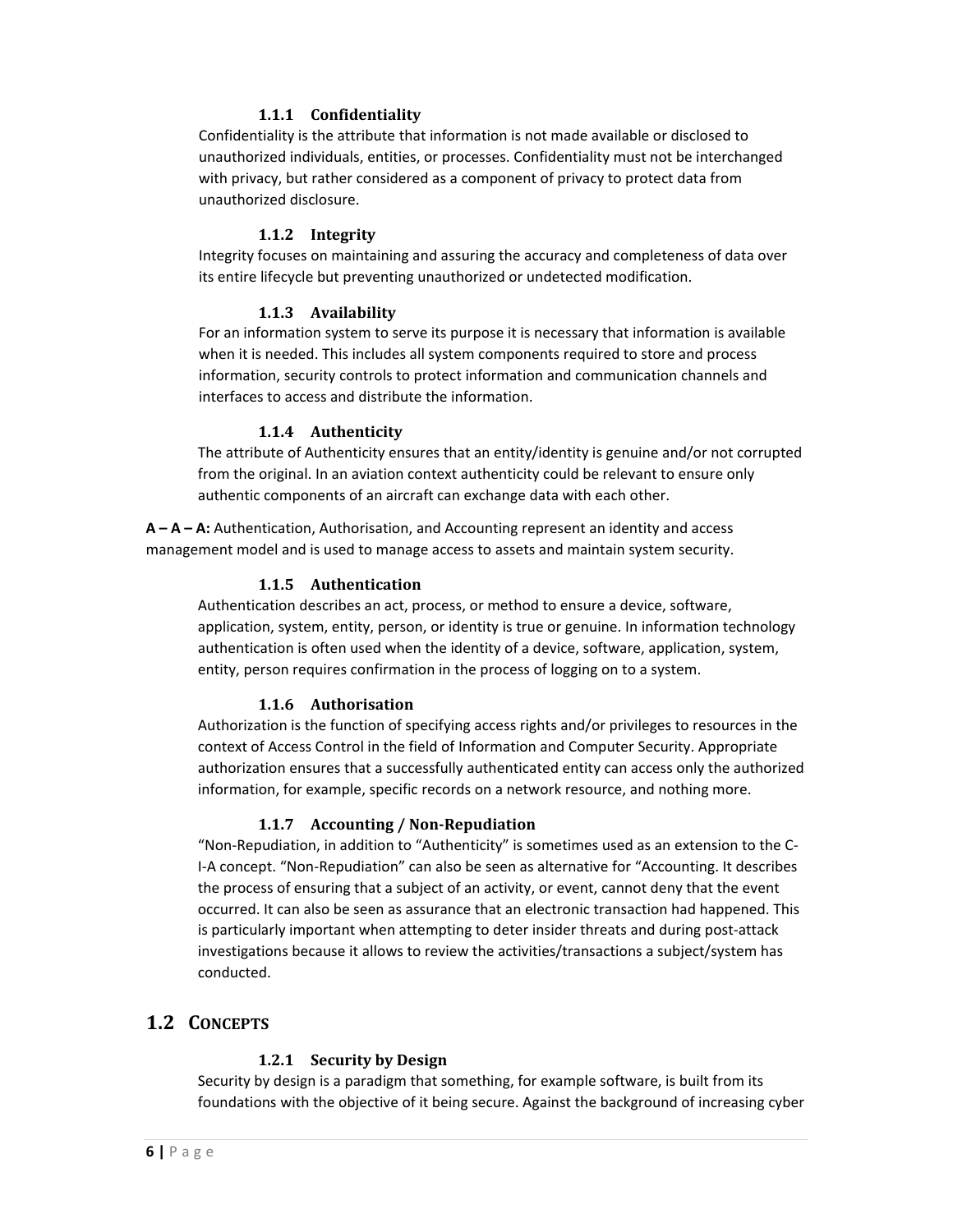threats, this design and development approach is becoming increasingly mainstream and builds on a robust architecture design. Architectural decisions are often based on well‐ known security tactics and patterns which ensure a system provides the required cyber resilience. In aviation systems, and especially in safety-relevant systems, the security by design approach is an integral part in the overall design and development process.

#### **1.2.2 Cyber Hygiene**

Most of the exploitation of cyber vulnerabilities arise from those who use the Internet companies, governments, academic institutions, and individuals alike – but who do not practice what can be referred to as good cyber hygiene. They are not sufficiently sensitive to the need to protect the security of the Internet community of which they are a part. The openness of the Internet is both its blessing and its curse when it comes to security. The term Cyber Hygiene therefore stands as a colloquial term referring to best practices and other activities that computer system administrators and users can undertake to improve their cybersecurity while engaging in common online activities, such as web browsing, emailing, texting, etc.

#### **1.2.3 Supply Chain Security Management**

Supply chains are often highly complex and may involve many suppliers in different countries. This can introduce a variety of cybersecurity risks, such as entry points for the introduction of malware, which can negatively impact upstream partners and downstream customers.

#### **1.2.4 Defence in Depth**

Defence in depth is an information assurance concept in which multiple layers of security controls or design features such as segmentation or isolation are placed throughout an information technology system. The intent is to provide an improved resilience by several protection layers in the event of a security control failure, or if a vulnerability is exploited. It can cover aspects of personnel, procedural, technical, and physical security for the duration of the system's lifecycle.

#### **1.2.5 Least privilege access**

The least privilege access model is one of the building blocks of layered security and aims to limit access to reduce the scope of a cyber-attack's effect within a system. The goal is that a user or program's access level is kept to the minimum necessary to complete the intended task. In the event of a compromise, the damage is limited to only those elements of the system that the original process had been granted access. In addition to this principle, secure IT systems should follow the principle of minimal service. It states that the system should have everything that is required for the operation ‐ and nothing else.

#### **1.2.6 Secure by Default**

Secure by default concept ensures that the default configuration settings of a product are the most secure settings possible. It covers the technical effort to ensure that the right security functionalities are built into software and hardware. This concept has an added benefit of removing the burden of knowledge from the installer or system integrator on how to lock a system down, providing them with an already secure product.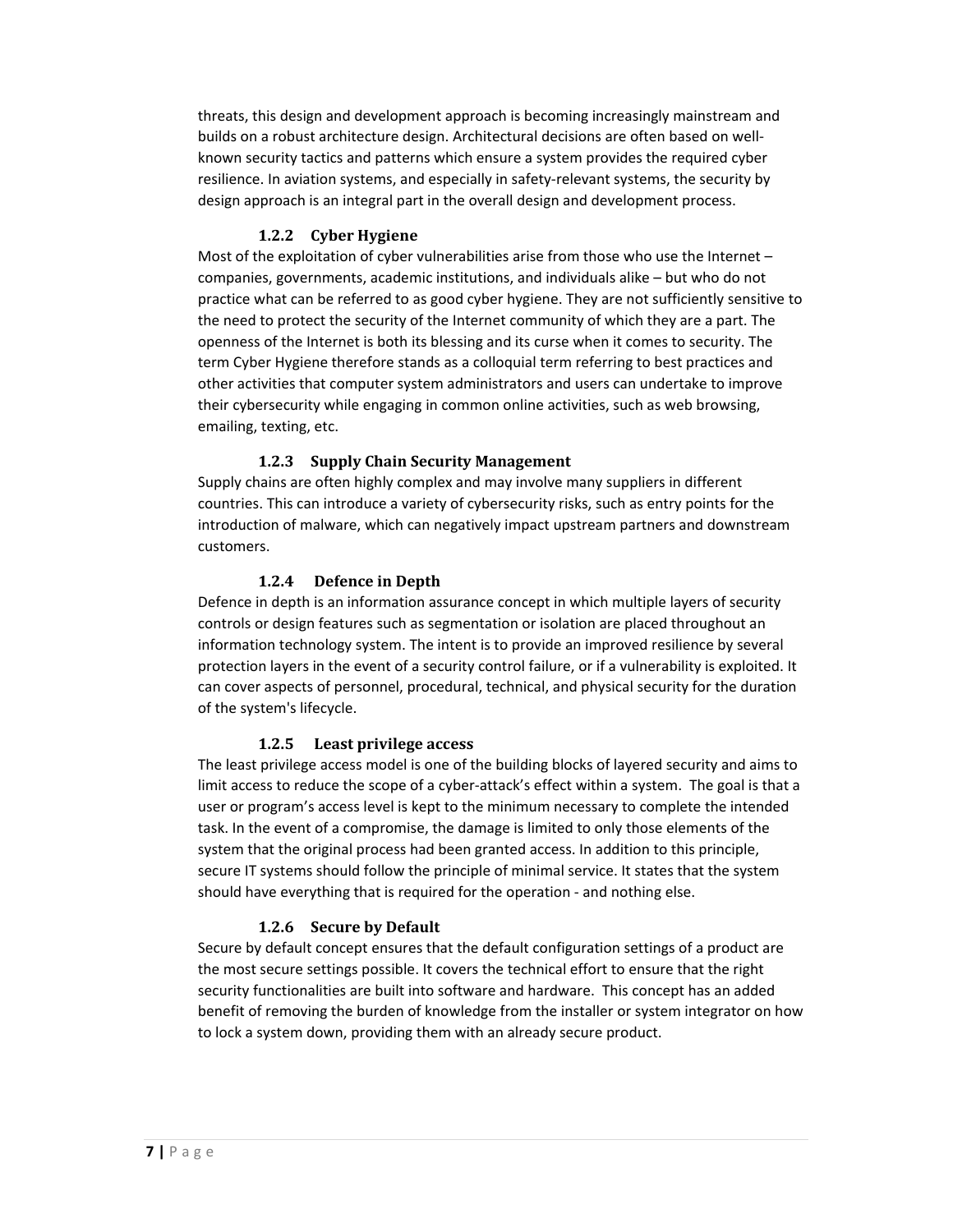# **1.3 THREATS**

#### **1.3.1 Denial of Service/Distributed Denial of Service (DoS/DDoS)**

A Denial of Service/Distributed Denial of Service (DoS/DDoS) is an attack on an Information and Computer Technology (ICT) system where the attacker's objective is to either disrupt the service provided by an ICT resource to make it temporarily or indefinitely unavailable. The attacker typically floods the target system with superfluous requests to overload it and prevent it from processing legitimate requests. A DDoS is an amplified version of a DoS which is characterised by flooding the target system from multiple, distributed systems at the same time, which makes it difficult or impossible to stop by blocking individual attack sources.

In addition, electromagnetic **jamming** can also be understood as a form of DoS/DDoS because it saturates the electromagnetic spectrum to such a degree that signals between e.g., an Unmanned Aircraft System (UAS) and the operator (ground control station) cannot be transmitted reliably anymore.

#### **1.3.2 Spoofing**

Spoofing is an attack whereby an attacker disguises a fake information source to make it appear legitimate. A common method of overloading a system with spoofed information is known as spamming. Spoofing is one of the most common forms of cyber-crime. Typically, the attacker creates the spoof spam with the intention of illegitimately gathering information from the user but can also include more direct effects such as providing false navigation/position information. Spoofing can also happen in the RF domain when the signals are not cryptographically protected like GNSS and ADS‐B.

#### **1.3.3 Hijacking**

Hijacking is a type of network security attack whereby the attacker takes control of a communication link between two entities and masquerades as one of them.

#### **1.3.4 Malware**

Malware is malicious software designed to compromise the confidentiality, integrity and/or availability of information, data, and/or communications technology system or network. Examples of malware include software that disable virus protection software, trojans, ransomware, and other types of malicious code which could allow an attacker to take over operational control of the UAS. To provide advanced malware protection methods, organizations may employ separate testing environments that allow:

- ‐ continuous monitoring of systems,
- ‐ retrospective alerting and remediation, and
- the implementation of protection mechanisms for multiple attack vectors/entry points (firewall, network, endpoint, email),
- ‐ for a malware to be examined in a secure environment and analyse the intent of a given malicious software (it is acknowledged that this is an advanced capability),

Malware is often used in cyber‐crime activities and can be designed to execute targeted attacks such as causing damage to safety-relevant systems. In aviation, a malware infection could result in catastrophic outcomes in both ground and airborne systems. Thus appropriate protection mechanisms must be an integral part in the Design, Development,

‐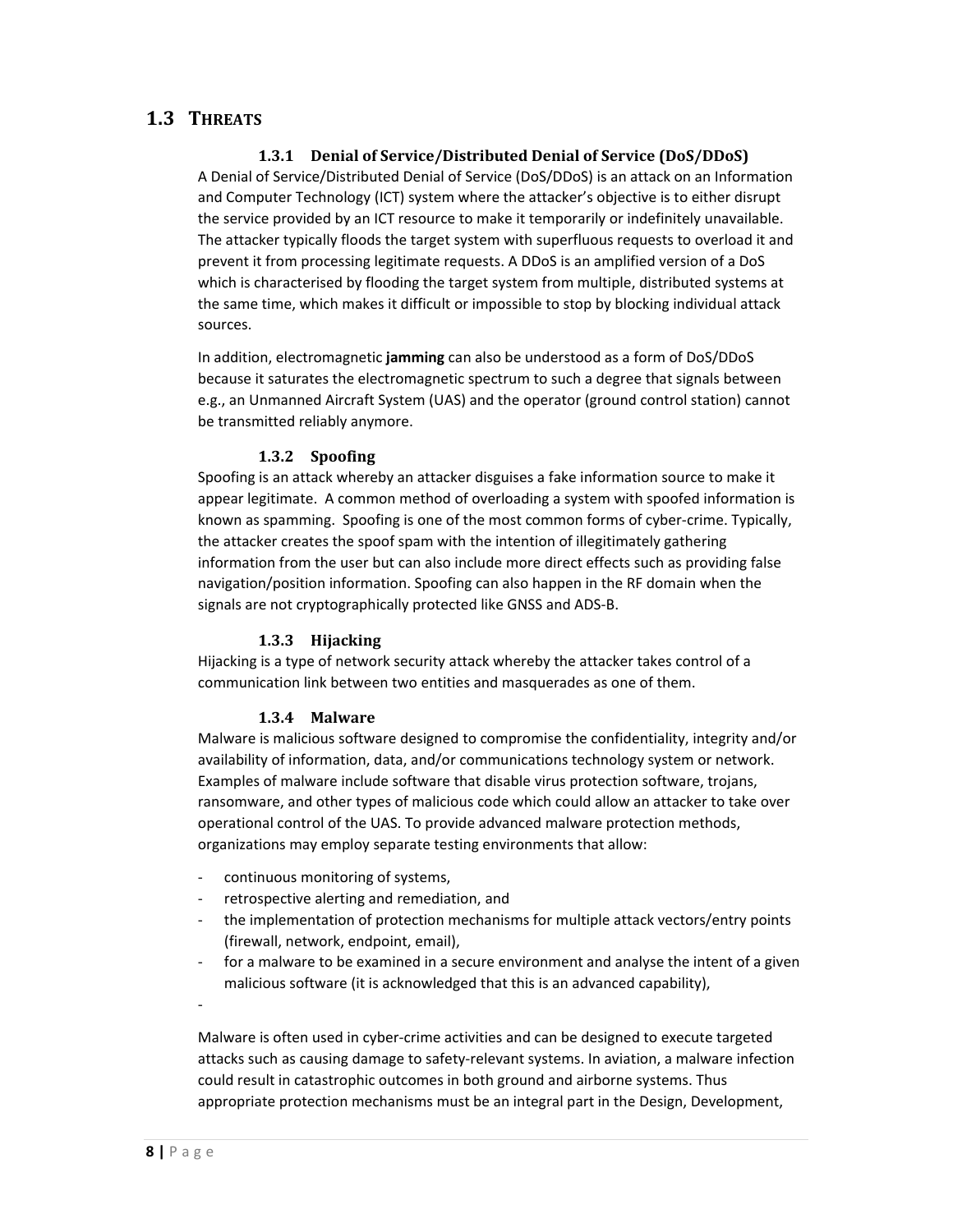Deployment and Operations of system elements, and is a recurring activity throughout the system's lifecycle.

# **1.4 ATTACKER PROFILE**

Attacker profile can vary from basic user, insider, hacktivist, terrorist to nation‐state. Depending on the profile of the attacker considered, the probability of the threats may vary. Also, motivations are often linked to financial gains but may cover making a social or political point, espionage or in intellectual challenge. For example, in regard to the difficulty of an attack, man‐in‐the‐middle attacks on a secured network are rather difficult; if combined with a low motivation, such an attack may be given a lower priority for mitigation.

# **BASIC UAS SECURITY IMPACTED AREAS OF CYBER SAFETY**

In general, UAS face very similar threats to those faced by manned aviation. However, as UAS are unmanned, they lack the human presence in the aircraft which typically is an important factor in manned aviation system resilience. This results in an increased reliance on the technology in use and requires that a significant fraction of the resilience, usually assumed by a human, is derived from the system itself. This requires the UAS to be designed and developed using security by design principles to ensure each element/subsystem has basic cyber resilience to achieve the required level of safety. This is important as all technical subsystems consist of hardware and/or software, and each has the potential to introduce cybersecurity vulnerabilities (e.g. weaknesses in processes, products and people that can be exploited) with cyber safety implications.

Vulnerabilities in hardware can either be exploited through physical access or through exploiting existing or intentionally placed weaknesses within the system architecture or lifecycle management processes (e.g., through the supply chain). In contrast to software that runs on top of or makes use of hardware, it is important to note that firmware is considered part of hardware when programmed in a read only memory (ROM) as it controls the hardware's basic behaviour and acts as its "operating system", especially in the context of field-programmable gate arrays (FPGAs).

Software is designed and developed to control hardware. Vulnerabilities in software can be introduced/exploited throughout all lifecycle stages, from design, development, deployment and, operations. In some cases, also the decommission phase could introduce vulnerabilities, e.g., when they allow for the exfiltration of cryptographic keys if they haven't been appropriately removed or destroyed. Attacks can range from remote code injection, DoS, up to sending unintended aircraft commands.

Below are some examples of the UAS subsystems that should be developed using security by design principles to protect against cyber safety threats. These principles, in many cases may lie within the responsibility of the OEM. Where applicable and possible, we provide examples for threats, consequences, and potential mitigations for each subsystem. The provided threats, consequences and mitigations do not intend to satisfy completeness because this would quickly exceed the scope of this document.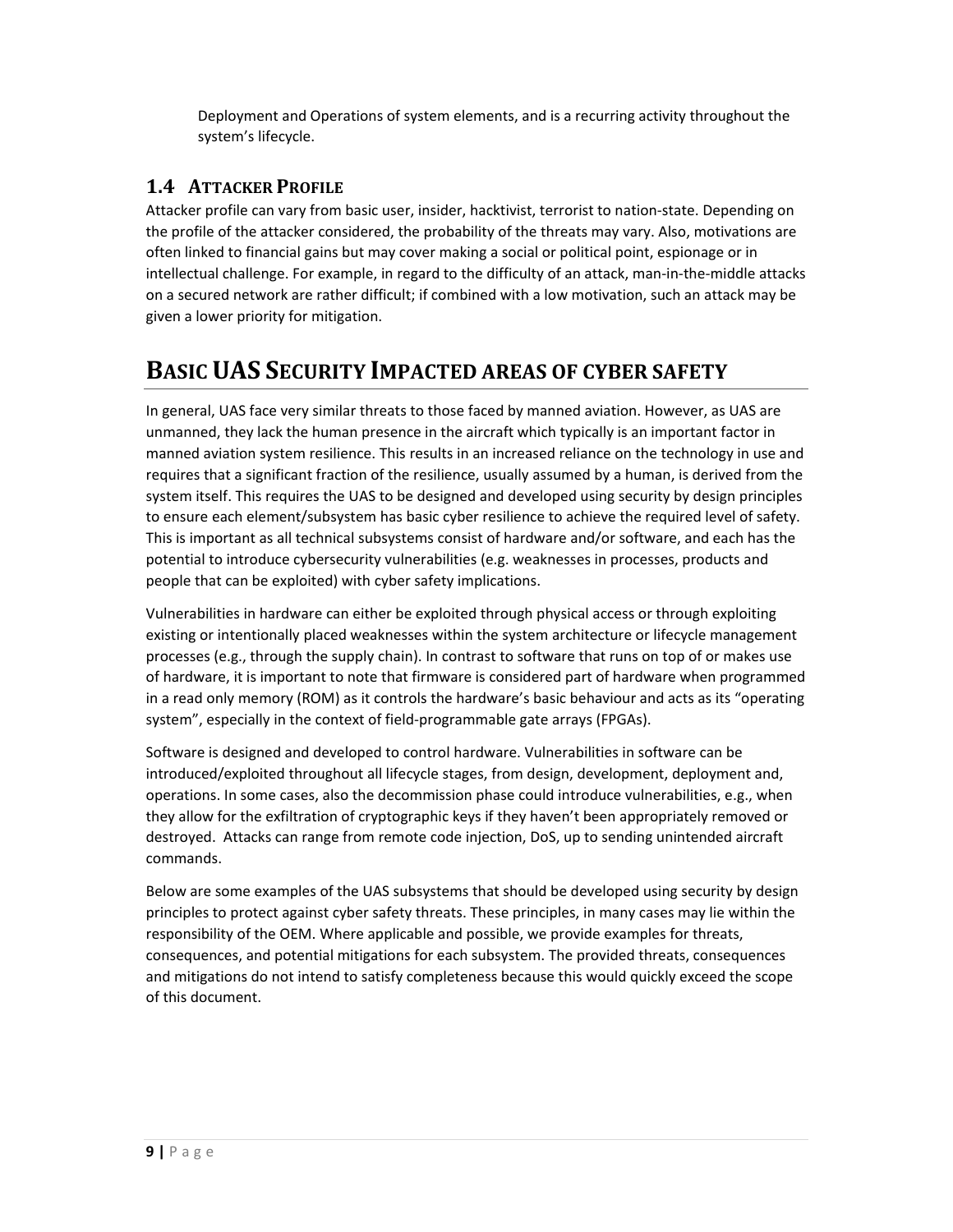# **2.1 BASE SYSTEM**

The "Base System"<sup>1</sup> can be understood as the "operating system" or "motherboard" of the UAS which allows, manages, and controls the communication between the various subsystems.

#### **2.1.1 Threats and consequences**

The base system is the main interface through which all the other subsystems like sensors, transceivers, etc. are connected and communicate with each other. If not thoroughly designed a compromise by malware could have severe consequences up to loss of control of the UAS or malicious takeover by an attacker. Threats can materialise through poor supply chain management, bad system design where uncontrolled or even unknown connections with the base system are possible but also through vulnerabilities in base system components. An example for latter could be the vulnerability of certain processor families, allowing altering of functions.

#### **2.1.2 Mitigations**

Application of the "Security by Design" concept, establishment of a "Supply Chain Security Management" and appropriate "Defence in Depth" principles along with trusted execution, when possible, to create multiple barriers for an attacker"

# **2.2 COMMUNICATION LINKS**

The communication links represent the links between the unmanned aircraft and the control station, including command, control, and communications, as well as other non‐payload and payload links. Communication links typically rely on radio frequency‐based technologies.

#### **2.2.1 Threats and consequences**

Often, and especially for small UAS, the links are unencrypted and use an already congested and contested radio frequency spectrum. Attackers with a low to medium degree of knowledge and access to equipment can not only intercept communication links, but also hijack communications to a degree where an attacker acts as a so called "Man‐in‐the‐middle" who can intercept, receive, manipulate, and forward information between Remote Pilot Station (RPS) and UAS and vice versa. Communication channels are also prone to other forms of attacks such as jamming of the frequency/electromagnetic spectrum, resulting in a DoS situation.

#### **2.2.2 Mitigations**

The mitigation of attacks such as jamming is rather difficult for an operator and comparably easy to execute for an attacker. Several technological implementations like frequency hopping can reduce the effects of jamming however, the wide availability and low cost of simple jamming devices can represent a serious challenge. Spoofing requires more effort on the side of the attacker and the potential mitigations are more effective compared to the ones for jamming. The application of cryptographic methods to allow checks for integrity and authenticity can significantly reduce the success of spoofing attacks.

<sup>&</sup>lt;sup>1</sup> https://www.researchgate.net/publication/261449270 The vulnerability of UAVs to cyber attacks -An approach to the risk assessment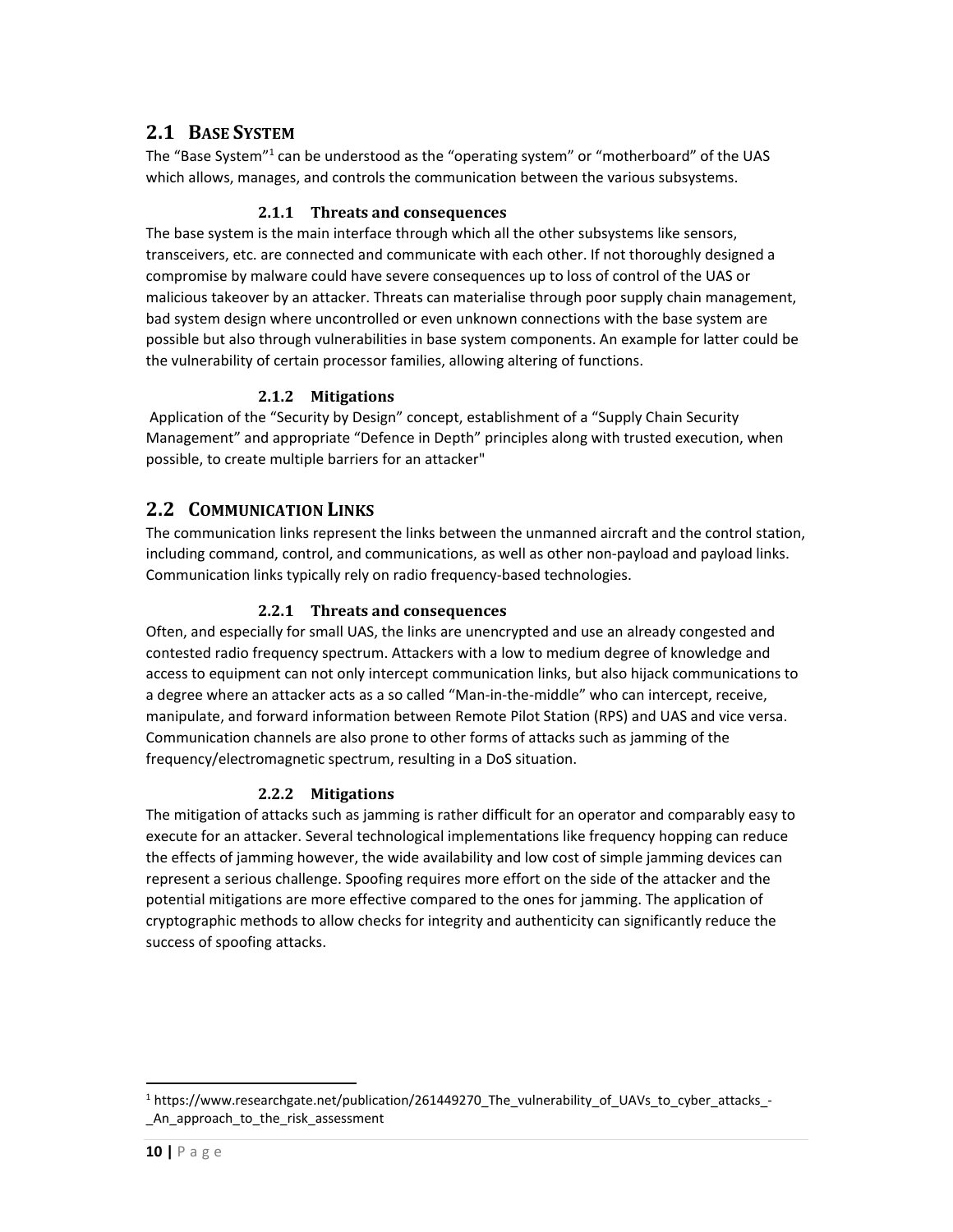# **2.3 SENSORS**

UAS typically employ a wide range of sensors essential to the safe operation of the unmanned aircraft. Other examples of systems or sensors of an UAS include ADS‐B and camera systems which are often used for "detect and avoid" capability.

### **2.3.1 Threats and consequences**

One example is the GPS sensor (or any other GNSS sensor), where due to the weak GPS signal it is inherently prone to jamming. A more advanced and concerning category of attack is "spoofing" (GPS, ADS‐B, TCAS, ACAS) where an attacker uses a local transmitter to act as a valid signal to feed false information to the UAS to either hijack or neutralise it.

#### **2.3.2 Mitigations**

Similar to the challenges faced for mitigation of attacks on communication links, an effective mitigation of attacks on GNSS is difficult to achieve due to the inherently weak signals which can easily be jammed or spoofed. It could be useful to employ multi‐constellation and multi‐frequency concepts in regard to GNSS sensors.

# **2.4 AVIONICS**

Avionics are responsible for converting input signals (received through sensors or command and control links) into commands to control the flight of the unmanned aircraft. This includes such things as engine control, flight controls etc.

#### **2.4.1 Threats and consequences**

Threats can materialise from malicious software that was loaded onto the platform without appropriate safeguards to ensure integrity, e.g., manufacturer certificates or data loading without appropriate checks for the authenticity of the software being loaded. The possible consequences are manifold and range from bricking the UAS up to UAS takeover by an attacker.

# **2.4.2 Mitigations**

Examples on how certain threats could be avoided could include the use of cryptographic methods for data loading, strictly limiting the possible interfaces to avionics (reduction of attack surface) and well‐established procedures for personnel responsible for maintenance, repair, and overhaul. Adequate supply chain management constitutes another important element that could mitigate attacks.

# **2.5 GUIDANCE SYSTEMS**

The guidance system of an UAS is responsible for the determination of the flight path and includes information on waypoints, mission objectives, collision avoidance, etc.

# **2.5.1 Threats and consequences**

Threats can emerge from manipulated databases where terrain and waypoint information are not reliable. These manipulations can have different causes like interception of communication channels, malware which made its way onto the UAS in the process of data loading, etc.

#### **2.5.2 Mitigations**

Similar to the possible mitigation measures mentioned in section 2.2.2 the application of cryptographic methods for checks of integrity and authenticity could reduce the threat that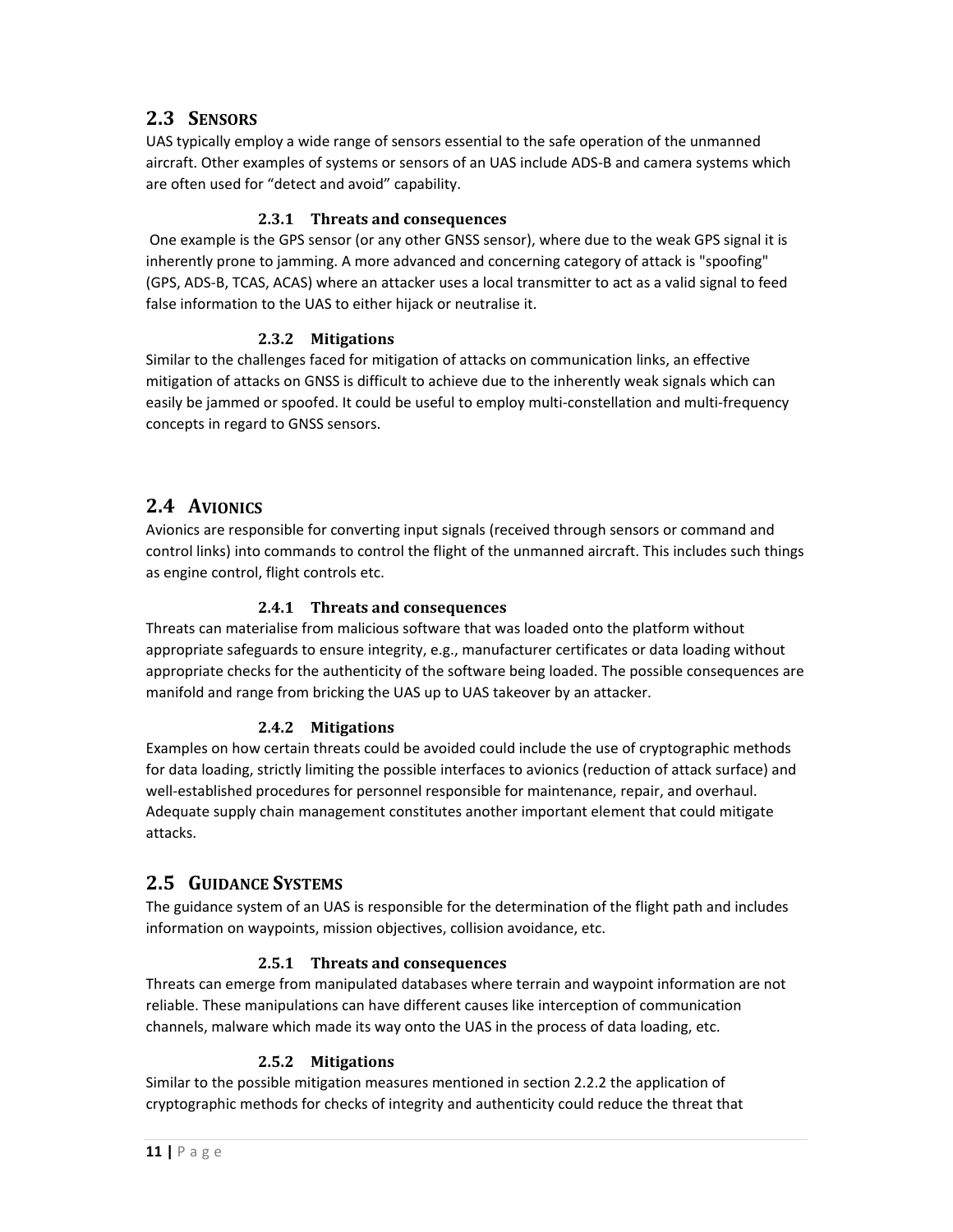unverified data is loaded onto an UAS. This process should also include the systems used on the ground like maintenance devices, database servers, etc. to ensure the integrity and authenticity of available information intended for the use in guidance systems.

# **2.6 AUTONOMOUS CONTROL**

A subsystem for autonomous control allows the UAS to operate without the intervention of a remote pilot. Often these controls are enabled by machine learning and artificial intelligence‐based technologies.

### **2.6.1 Threats and consequences**

Threats can emerge from inappropriately trained algorithms due to a manipulated, incomplete, falsely tagged, biased, etc. datasets. In addition, and through the dual‐use nature of ML/AI based technology it can be used for good or malicious purposes. The field of counter AI is still a developing one but the research activities and the open nature of findings available will ensure quick progress.

# **2.6.2 Mitigations**

The analysis of how to mitigate turning good ML/AI into malicious use is, at the time of writing, still ongoing. Threat vectors and scenarios are widely available on how attackers can and could interfere with such systems resulting in potential serious outcomes. It is therefore premature to provide other suggestions for mitigations than to encourage a thorough assessment of the use of ML/AI based technology and the underlying training methodologies including their available datasets. Such evaluations should be risk‐ and performance‐based, focusing on the level of safety and security achieved and can consider following measures:

‐ Controlling or auditing the origin of datasets, development of HW/SW and training of ML/AI;

‐ Using immutable algorithms (those made by the manufacturer that cannot be manipulated by the end user) instead of mutable algorithms (those subject to potential manipulation or change by operators other than the manufacturer); using the same, immutable code (not subject to change by users) on every unmanned aircraft tends to enhance cybersecurity.

# **2.7 FLIGHT TERMINATION SYSTEM (FTS)**

Some UAS are designed with a flight termination system. A flight termination system consists of those components needed to end the unmanned aircraft's flight in a controlled manner during off nominal conditions.

#### **2.7.1 Threats and consequences**

A cyber‐attack on this system could result in catastrophic consequences like an unmanned aircraft crashing on a densely populated area, potentially resulting in injury or death. The components involved in an FTS are numerous and could include GNSS, camera systems, attitude sensors, engine status sensors, etc. This also increases the potential threat surface where an attacker could attempt to attack the FTS.

#### **2.7.2 Mitigations**

Due to the many subsystems involved in a sophisticated FTS a mitigation is accordingly complex and requires application of thorough "security by design" principles. If ML/AI enabled technologies are part of a FTS system, then the same challenges as mentioned in chapter 2.6.2 apply.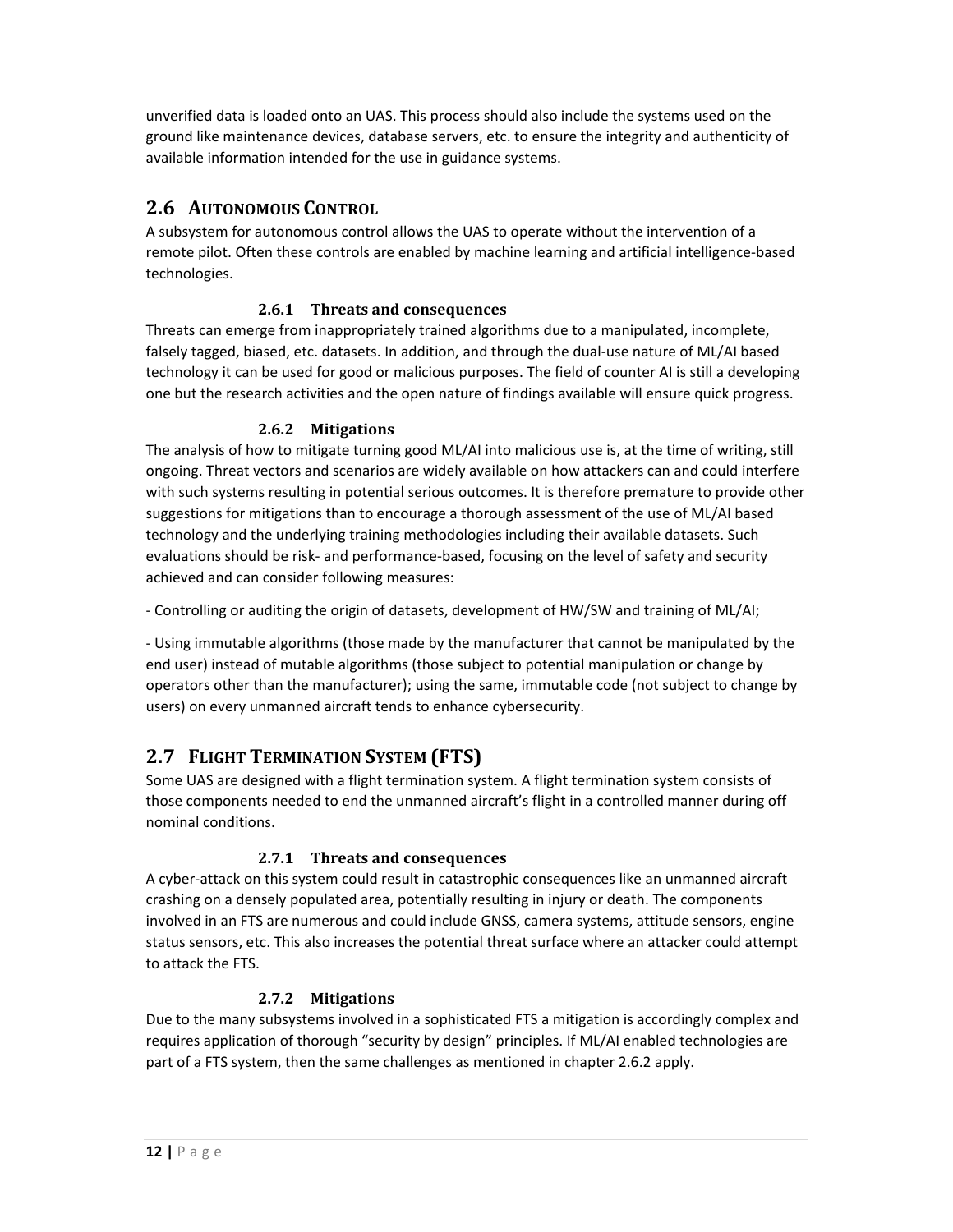# **OPERATIONAL SAFETYOBJECTIVES CYBER SAFETY CONSIDERATIONS**

# **2.1 INTRODUCTION**

The following tables describe the implementation of cyber safety at various levels for each Operational Safety Objective (OSO). This annex defines basic cyber safety concepts, threats, and identifies operator impacts. The objective of this document is to ensure that reasonable and proportionate cyber safety considerations are applied in the context of the SORA method. Whether <sup>a</sup> specific OSO must meet <sup>a</sup> Low, Medium, or High level of robustness is defined by the level of robustness required of the SAIL in the JARUS SORA, section 2.5.2 Step #8 ‐ Identification of Operational Safety Objectives. The levels of robustness specified for Cyber requirements in this Annex parallel the levels identified in SORA Step #8.

# **2.2 OSO#01 – ENSURE THEOPERATOR IS COMPETENT AND/OR PROVEN**

- $\bullet$  Organizational Culture ‐ Leadership Commitment is essential to managing the threat of cyber incidents in aerospace systems and supporting infrastructure. Aviation industry organisations should take the responsibility to instil <sup>a</sup> culture of cyber safety by establishing overall awareness, capability, and readiness to protect unmanned aviation systems, operations and all applicable supporting infrastructure and services.
- . Enacting an effective culture of cyber safety relies heavily on the buy‐in and sponsorship from the highest level within an organisation. Affirming <sup>a</sup> business level commitment to fully understand and address cyber safety is essential and serves as the catalyst towards establishing an organizational commitment to cyber safety. Organizations should obtain the highest-level executive sponsorship within their business and establish a framework to address cyber safety.
- $\bullet$ Organizational commitment begins with <sup>a</sup> cyber safety governance policy that identifies stakeholder roles/responsibilities.
- $\bullet$ Cyber safety awareness and training are fundamental to ensuring that industry stakeholders within organizations clearly understand their role.
- The implementation of both safety and security requires organizations to have an effective Risk Management Program (RMP) that not only includes the criticality analysis and impact of the various risks to an organization's business and operations but also looks at risk holistically and its analyses that includes both safety and security.
	- $\circ$  The RMP includes appropriately identifying and scoping the boundaries of resources and assets based upon the criticality of risk and identifies the appropriate control objectives for each operating environment.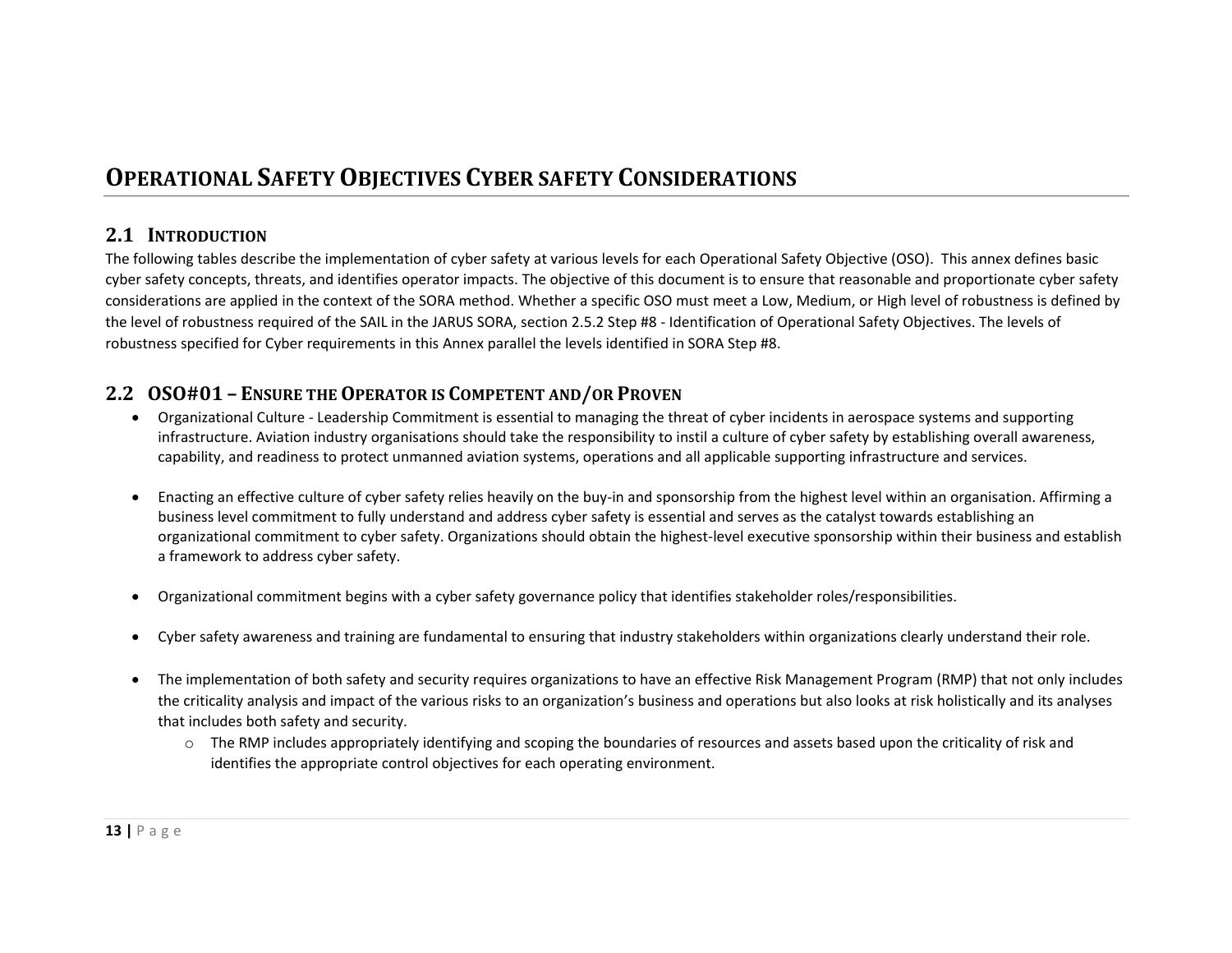- $\circ$  The objective is to ensure an organisation effectively manages and mitigates risks, not only meet the needs of an organisation, but to also satisfy those requirements expected by the community and environment in which they operate.
- $\circ$  The organisation must have an RMP in place that identifies the criticality of resources and incorporates within its analyses both safety and security.
- $\circ$  The RMP implemented should be audited to ensure that it not only meets the needs of the organisation but is also effective in ensuring appropriate management of safety and security risks.
- $\circ$  The RMP implementation should be validated and verified to ensure that proven processes are in place enabling it to evolve and improve over time as threats and risks change both internally and externally.

| <b>TECHNICAL ISSUE WITH THE</b><br><b>UAS</b>                                  |                                             | <b>LEVEL of INTEGRITY</b>                                                                                                                                                                                                                                                                                                                    |                                                                                                                                                                                                                                                                                                                                                                                                                                                                                                                                                                               |                                                                                                                                                                                                                                                |  |
|--------------------------------------------------------------------------------|---------------------------------------------|----------------------------------------------------------------------------------------------------------------------------------------------------------------------------------------------------------------------------------------------------------------------------------------------------------------------------------------------|-------------------------------------------------------------------------------------------------------------------------------------------------------------------------------------------------------------------------------------------------------------------------------------------------------------------------------------------------------------------------------------------------------------------------------------------------------------------------------------------------------------------------------------------------------------------------------|------------------------------------------------------------------------------------------------------------------------------------------------------------------------------------------------------------------------------------------------|--|
|                                                                                |                                             | Low                                                                                                                                                                                                                                                                                                                                          | <b>Medium</b>                                                                                                                                                                                                                                                                                                                                                                                                                                                                                                                                                                 | <b>High</b>                                                                                                                                                                                                                                    |  |
| <b>OSO#1</b><br><b>Ensure the</b><br>operator is<br>competent<br>and/or proven | Criterion #1<br>(Organisational<br>Culture) | 1) Highest-level executive<br>sponsorship identified for Cyber<br>safety<br>2) Cyber safety policy letter<br>identifies organisational stakeholder<br>roles and responsibilities<br>3) Cyber safety awareness and<br>training are conducted so that<br>stakeholders within organizations<br>clearly understand their role in cyber<br>safety | Same as Low, in addition:<br>1) A recurring training program on<br>new and evolving cyber safety threats<br>exist and is maintained<br>2) Training program procedures<br>identify employees who require such<br>training and frequency of refresher<br>training<br>Note: It is recommended that<br>employee get refresher training<br>annually.<br>3) A framework to address cyber<br>safety established and followed<br>4) The role of cyber safety manager is<br>designated, i.e., the responsible<br>person is identified, and exercises<br>duties according to the demand | Same as Medium, in addition:<br>1) The role of cyber safety manager is<br>dedicated to an identified person<br>exercising responsibility for<br>implementing and maintaining an<br>effective cyber safety program within<br>their organization |  |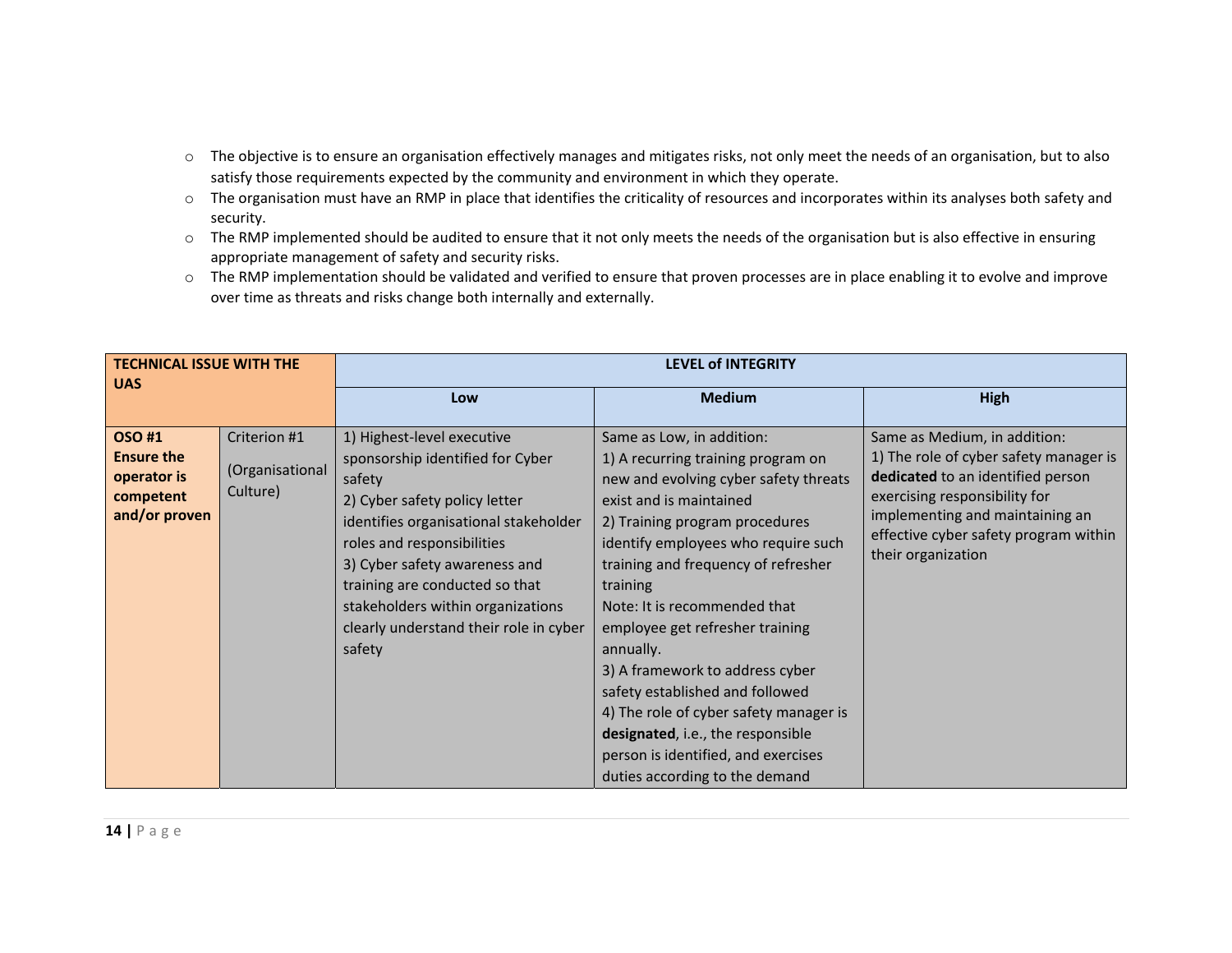|  | Comments                                             |                                                                                                                                                                                                                                                                                                                                                            |                                                                                                                                                                                                                                                                                                                                                                                                                                                                                                                                                                                                                                                                                                  |                                                                                                                                                                                                                                           |
|--|------------------------------------------------------|------------------------------------------------------------------------------------------------------------------------------------------------------------------------------------------------------------------------------------------------------------------------------------------------------------------------------------------------------------|--------------------------------------------------------------------------------------------------------------------------------------------------------------------------------------------------------------------------------------------------------------------------------------------------------------------------------------------------------------------------------------------------------------------------------------------------------------------------------------------------------------------------------------------------------------------------------------------------------------------------------------------------------------------------------------------------|-------------------------------------------------------------------------------------------------------------------------------------------------------------------------------------------------------------------------------------------|
|  | Criterion #2<br>(IT and Data<br>Security)            | 1) Corporate policy addresses IT and<br>data security, including physical<br>access to electronics, lab equipment,<br>and data<br>2) Role-based authentication (e.g.<br>username/password) required for<br>safety-critical data access<br>3) Terms of Service and privacy<br>policies for safety critical equipment<br>and services are readily available. | Same as Low, in addition:<br>1) Computers used for the business-<br>related activities are physically<br>secured when not in use <sup>1</sup> . Hard drives<br>should be encrypted.<br>2) Policy supports multiple<br>authentication: Type 1 (Something<br>you know); Type 2 (Something you<br>have); and Type 3 (Something you are)<br>authentication factors, as per CISSP<br>Book of Knowledge<br>3) Applicant's IT systems support<br>logging of anomalies or malicious<br>activities based on configured polices<br>and rules (this logging functionality is<br>widely available in various commercial<br>security suites and could be a valuable<br>input for further analysis in industry | Same as Medium, in addition:<br>1) A policy for monitoring and<br>updating corporate IT and data<br>security policies and practices as<br>required for evolving threats.<br>2) Safety Critical Data at rest <sup>2</sup> are<br>encrypted |
|  | <b>Comments</b>                                      | is secured when no one is there.<br><sup>2</sup> A geofence definition would be one example of safety critical data at rest.                                                                                                                                                                                                                               | groups)<br><sup>1</sup> Physically secured does not necessarily mean locked in a vault. It could be just that the Operator's place of business                                                                                                                                                                                                                                                                                                                                                                                                                                                                                                                                                   |                                                                                                                                                                                                                                           |
|  | Criterion #3<br>(Industry<br>Group<br>Participation) | The applicant subscribes to and/or<br>regularly consults the website<br>officially supported/recommended<br>by the UAS supplier/manufacturer to<br>keep aware of any necessary<br>software/hardware updates linked<br>to potential security breaches. <sup>1</sup> .                                                                                       | Same as Low, in addition:<br>The organisation subscribes to<br>broader notifications regarding active<br>threats and appropriate<br>supplier/manufacturer update<br>channels to maintain awareness of<br>needed enterprise software/hardware                                                                                                                                                                                                                                                                                                                                                                                                                                                     | Same as Medium, in addition:<br>1) The dedicated cybersecurity<br>manager is a member of an industry<br>group deemed appropriate by the<br>Regulator, e.g. A-ISAC, ECCSA.                                                                 |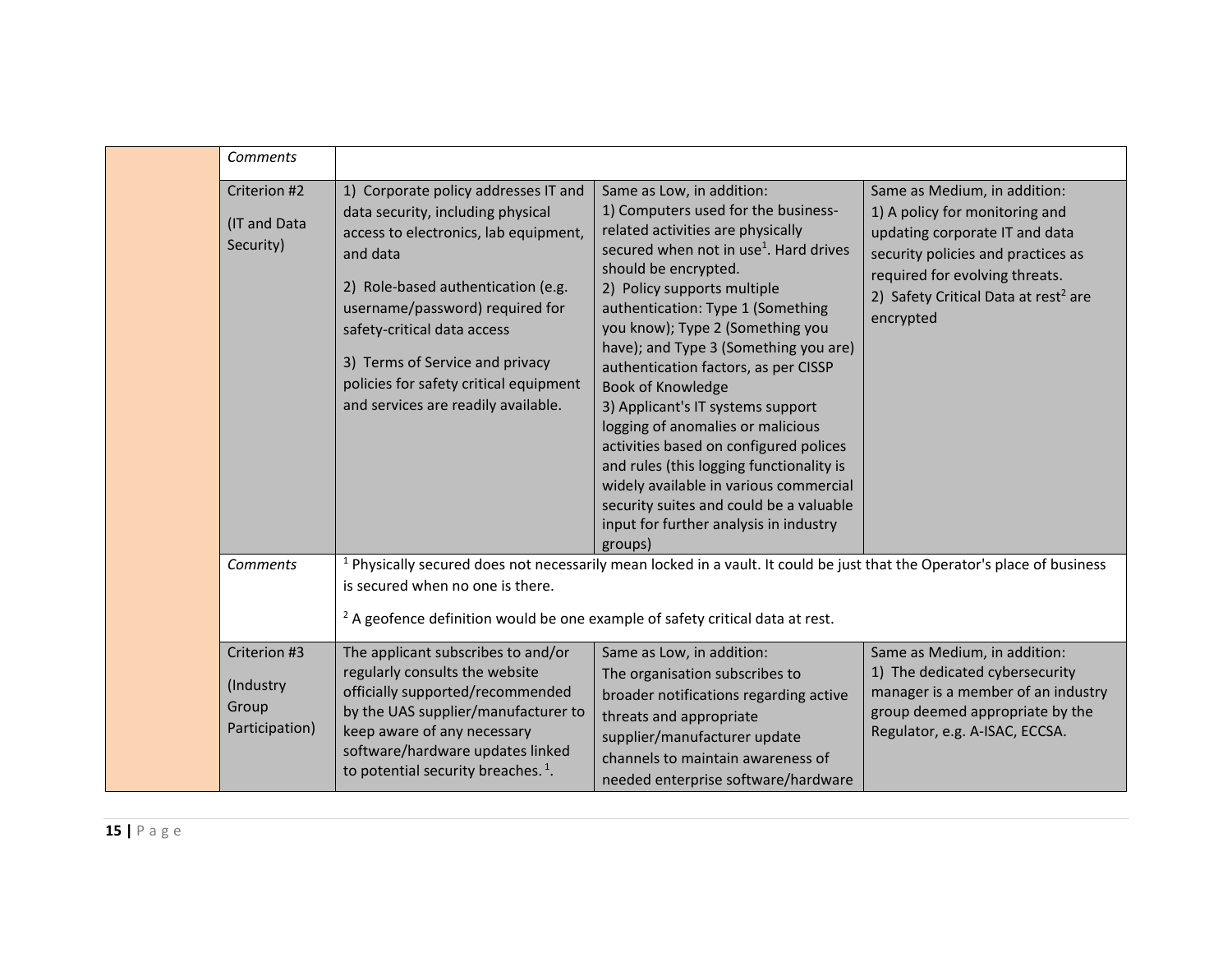|  |                                                               |                                                                                                                                                                                                                                   | updates                                                                                                                                                                                                                                    | 2) Captured and tracked shortfalls in<br>security processes are addressed and<br>fixes have been verified as effective                                                             |  |  |  |
|--|---------------------------------------------------------------|-----------------------------------------------------------------------------------------------------------------------------------------------------------------------------------------------------------------------------------|--------------------------------------------------------------------------------------------------------------------------------------------------------------------------------------------------------------------------------------------|------------------------------------------------------------------------------------------------------------------------------------------------------------------------------------|--|--|--|
|  | Comments                                                      |                                                                                                                                                                                                                                   | $1$ Such as a customer support portal, mandatory updates, etc.                                                                                                                                                                             |                                                                                                                                                                                    |  |  |  |
|  | Criterion #4<br>(Risk<br>Management<br>Program)               |                                                                                                                                                                                                                                   | The organization's RMP includes both<br>safety and security risk analyses                                                                                                                                                                  | Same as Medium, in addition:<br>RMP has been validated and verified<br>The organisation follows a life-cycle<br>management approach for<br>continuous evolution and<br>improvement |  |  |  |
|  | Comments                                                      | 2 <sup>nd</sup> edition of ISO 21384-3                                                                                                                                                                                            |                                                                                                                                                                                                                                            |                                                                                                                                                                                    |  |  |  |
|  | Criterion #5<br>(Audit Program<br>for Cyber<br>Safety issues) | The applicant has a self-inspection<br>process.                                                                                                                                                                                   | The applicant has a basic internal<br>audit program <sup>1</sup>                                                                                                                                                                           | The applicant has a robust audit<br>program <sup>2</sup>                                                                                                                           |  |  |  |
|  | Comments                                                      | addressed.                                                                                                                                                                                                                        | $1$ A basic internal audit programme ensures each OSO with cyber implications has been at least broadly addressed. $2$ A<br>robust internal audit program ensures each topic within the OSOs with cyber implications has been specifically |                                                                                                                                                                                    |  |  |  |
|  | Criterion #6<br>(Flight Log)                                  | Since some cyber-attacks can be<br>intermittent and difficult to track, it is<br>important that the Operator<br>implements a method by which UAS<br>activities are logged for subsequent<br>analysis. Besides the main attributes | Same as Low, in addition:<br>The log file should be stored<br>electronically and have basic integrity<br>protection <sup>1</sup>                                                                                                           | Same as Medium, in addition:<br>The log file should be stored tamper-<br>proof.                                                                                                    |  |  |  |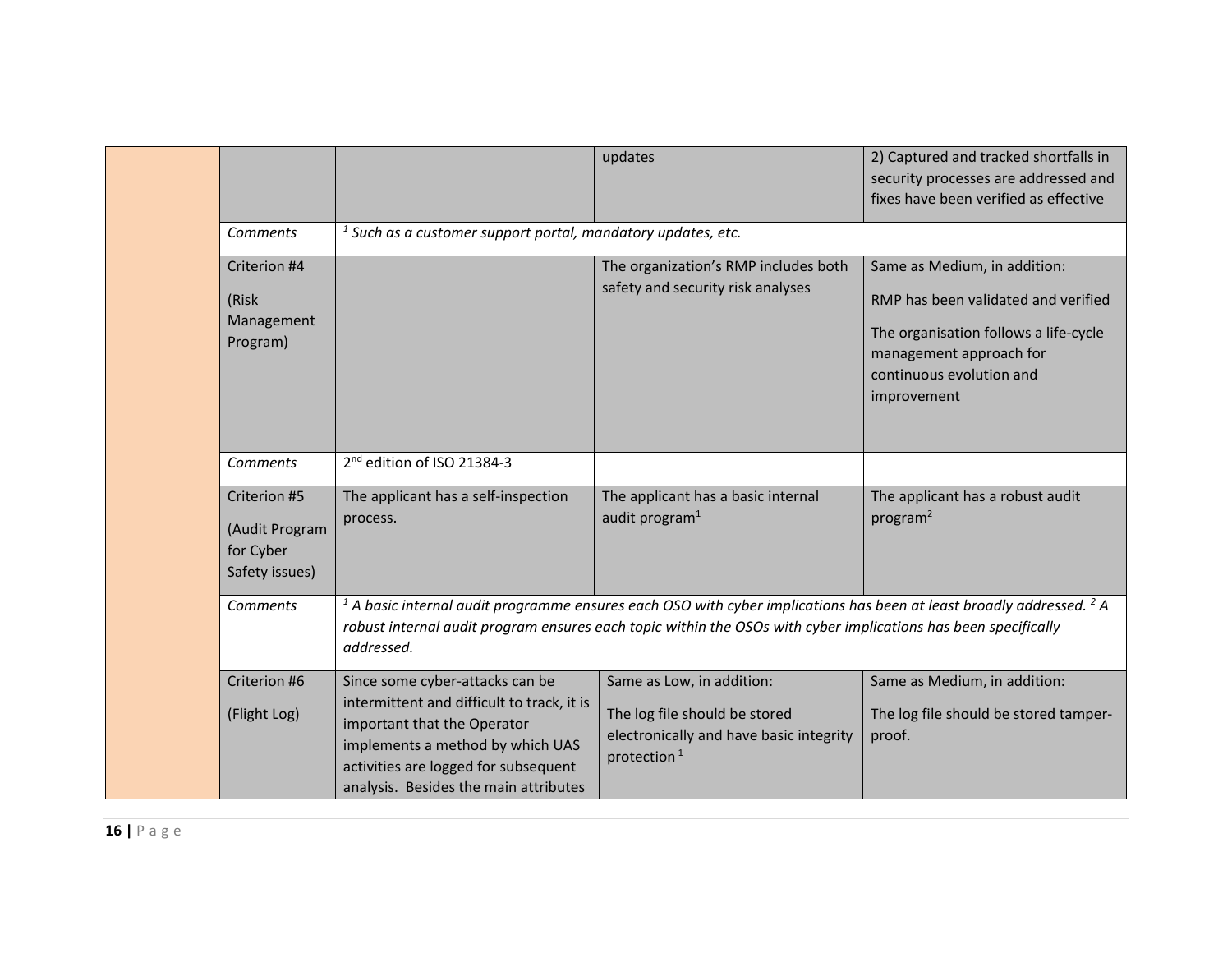|          | from UA, the log must record any<br>security events which can later on be<br>used to detect anomalies and/or<br>suspicious activities. This may be a<br>written log or electronic. |
|----------|------------------------------------------------------------------------------------------------------------------------------------------------------------------------------------|
| Comments | $1$ To ensure log files cannot be modified without knowledge. Refer to ARINC 852                                                                                                   |

| <b>TECHNICAL ISSUE WITH THE</b><br><b>UAS</b>                                  |                                             | <b>LEVEL of ASSURANCE</b>                                                                      |                                                                                                                                                                |                                                                                                                                                                                                                                                                                                                                                                            |  |
|--------------------------------------------------------------------------------|---------------------------------------------|------------------------------------------------------------------------------------------------|----------------------------------------------------------------------------------------------------------------------------------------------------------------|----------------------------------------------------------------------------------------------------------------------------------------------------------------------------------------------------------------------------------------------------------------------------------------------------------------------------------------------------------------------------|--|
|                                                                                |                                             | Low                                                                                            | <b>Medium</b>                                                                                                                                                  | <b>High</b>                                                                                                                                                                                                                                                                                                                                                                |  |
| <b>OSO#1</b><br><b>Ensure the</b><br>operator is<br>competent<br>and/or proven | Criterion #1<br>(Organisational<br>Culture) | The applicant declares that an<br>effective cyber safety organisational<br>culture is in place | The applicant has supporting evidence<br>that policies addressing cyber safety<br>exist and that all required training is<br>being conducted and is effective. | Same as Medium, in addition:<br>1) The Policies are validated, and the<br>training is verified by a competent<br>third party<br>2) The applicant possesses an<br>industry recognized cybersecurity<br>accreditation like those that<br>recognise compliance with the<br>relevant standards by CMMI<br>Institute, NIST or ISO in compliance<br>with applicable legislation. |  |
|                                                                                | Comments                                    |                                                                                                |                                                                                                                                                                |                                                                                                                                                                                                                                                                                                                                                                            |  |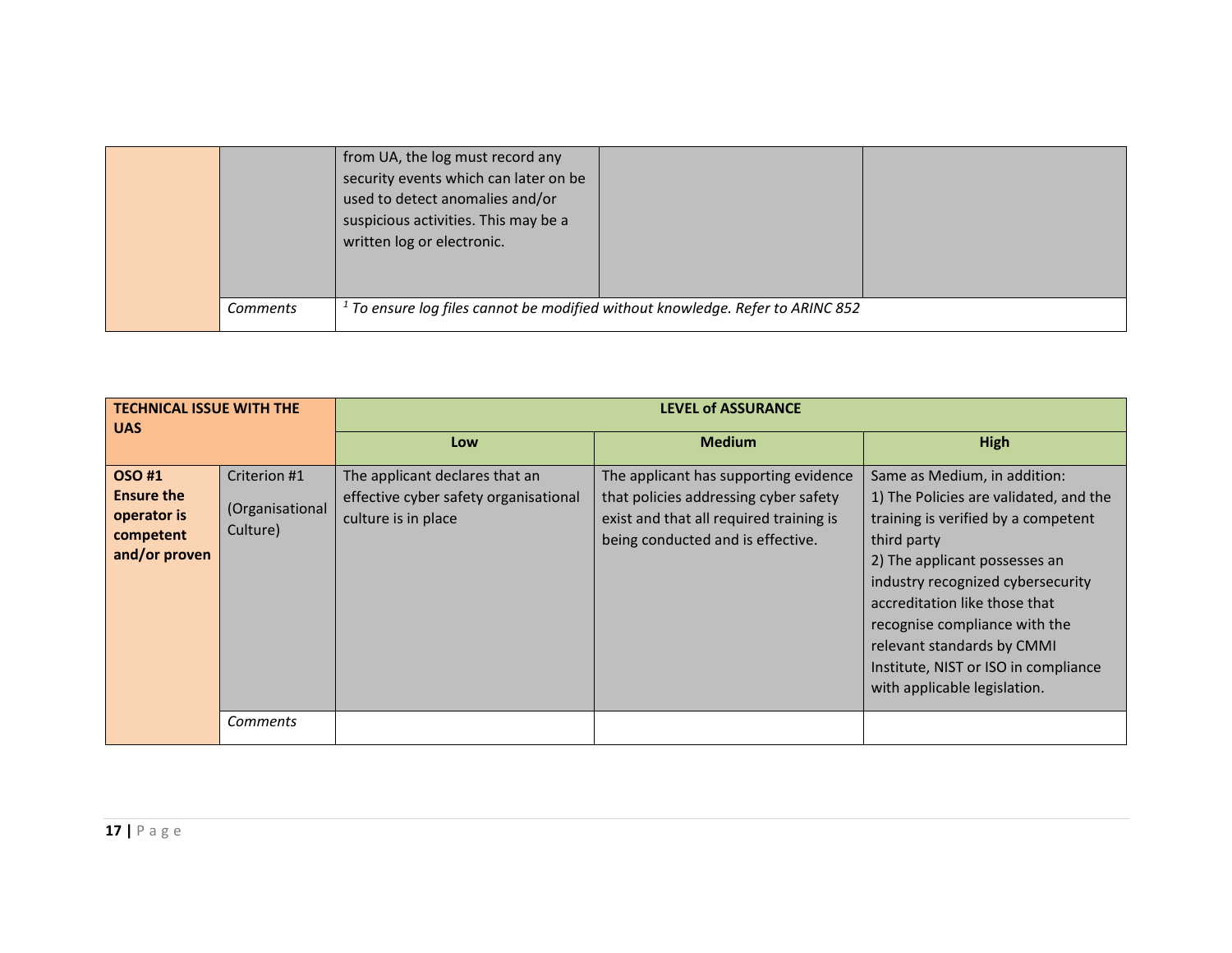|  | Criterion #2<br>(IT and Data<br>Security)                     | The applicant declares that IT and<br>Data Security policies are in place | The applicant has evidence that IT and<br>Data Security policies are in place and<br>are being followed                                                                                        | Corporate policies are validated by a<br>competent third party.                                                                                                             |
|--|---------------------------------------------------------------|---------------------------------------------------------------------------|------------------------------------------------------------------------------------------------------------------------------------------------------------------------------------------------|-----------------------------------------------------------------------------------------------------------------------------------------------------------------------------|
|  | Comments                                                      |                                                                           |                                                                                                                                                                                                |                                                                                                                                                                             |
|  | Criterion #3<br>(Industry<br>Group<br>Participation)          | The Applicant declares appropriate<br>awareness is being maintained       | The applicant has evidence that<br>appropriate awareness is maintained,<br>active threat notification are being<br>received and flight logs (criterion #6)<br>are being analysed for anomalies | Same as Medium                                                                                                                                                              |
|  | Comments                                                      |                                                                           |                                                                                                                                                                                                |                                                                                                                                                                             |
|  | Criterion #4<br>(Risk)<br>Management<br>Program)              | N/A                                                                       | Documentation is provided that<br>includes an audit of the organization's<br>RMP is in place and effective                                                                                     | Documentation is provided that the<br>organization's RMP has been<br>independently verified and shows<br>that the implemented RMP has an<br>effective life-cycle management |
|  | Comments                                                      |                                                                           |                                                                                                                                                                                                |                                                                                                                                                                             |
|  | Criterion #5<br>(Audit Program<br>for Cyber<br>Safety issues) | The applicant declares audits are<br>being conducted                      | The audit program is documented                                                                                                                                                                | Audits are conducted by an external,<br>independent, qualified entity.                                                                                                      |
|  | Comments                                                      |                                                                           |                                                                                                                                                                                                |                                                                                                                                                                             |
|  | Criterion #6<br>(Flight Log)                                  | The applicant can declare that they<br>perform this activity.             | The applicant must document this<br>activity, the analysis results of log data<br>is in an auditable                                                                                           | Same as Medium, in addition:<br>The applicant conducts<br>regular/recurring log (not event                                                                                  |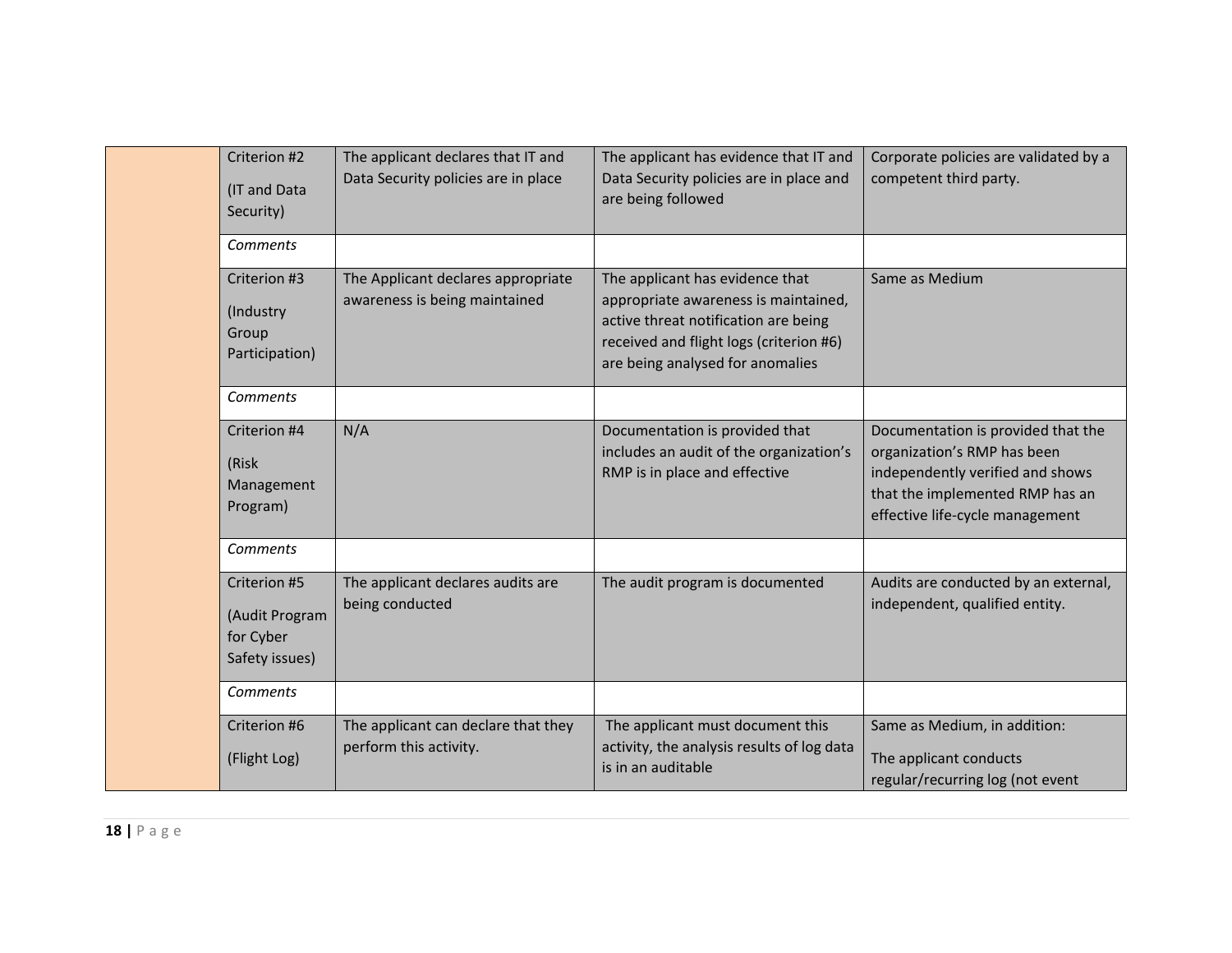|          | format and used to find anomalies | triggered) analysis, and the<br>procedures are validated by a<br>competent third party. |
|----------|-----------------------------------|-----------------------------------------------------------------------------------------|
| Comments |                                   |                                                                                         |

# **2.3 OSO#02 –UAS MANUFACTURED BY COMPETENT AND/OR PROVEN ENTITY**

Clearly, the manufacturer of the UAS is an important factor in the overall system's resilience to cyber threats. A well-established cyber risk assessment process resident in <sup>a</sup> strong Organizational Culture (OSO #1) combined with <sup>a</sup> safety risk assessment process as already defined in OSO #5, and specifically required in OSO #10/12 (below) with <sup>a</sup> maintenance cyber hygiene established in OSO #3 (below), should sufficiently cover supply chain cyber threats addressed by this OSO.

# **2.4 OSO#03 UAS MAINTAINED BY COMPETENT AND/OR PROVEN ENTITY**

- There are many aspects of UAS maintenance that have <sup>a</sup> direct impact on cyber safety. These range from the sourcing of spare parts to the installation of software updates into various UAS systems. The introduction of malicious software, also known as malware, into the UAS is <sup>a</sup> prime example. Malware is an umbrella term used to characterise any code or content that could have <sup>a</sup> malicious, undesirable impact on systems. Its introduction into the UAS could either be intentional or unintentional during routine maintenance actions. It is important that UAS maintainers have <sup>a</sup> good understanding of what malware is and the various ways in which it could be introduced. Some examples of risk‐entailing maintenance actions introducing malware include:
	- (1) Downloading software updates from unsupported/non‐verified and unsafe sources on the internet
	- (2) Using infected removable media (e.g., SD cards, thumb drives) on/between maintenance computers
	- (3) Connecting, either wired or wireless, infected removable media and Portable Electronic Devices (e.g., maintenance computers, tablets, data loaders) to the UA and RPS
	- (4) Connecting, either wired or wireless, infected computer‐based test equipment to the UA and RPS
- . Malware could also be installed into spare parts and UAS computer systems (laptops, diagnostic equipment etc) within the supply chain. In addition to having robust user education and awareness, the risk of malware can be reduced in many ways, including such things as only sourcing software parts from supported, manufacturer supported and trustworthy/known sources, regularly checking maintenance computers and removable media for malware, sourcing spare parts and computer systems from reputable, trusted and if need be, authorised suppliers.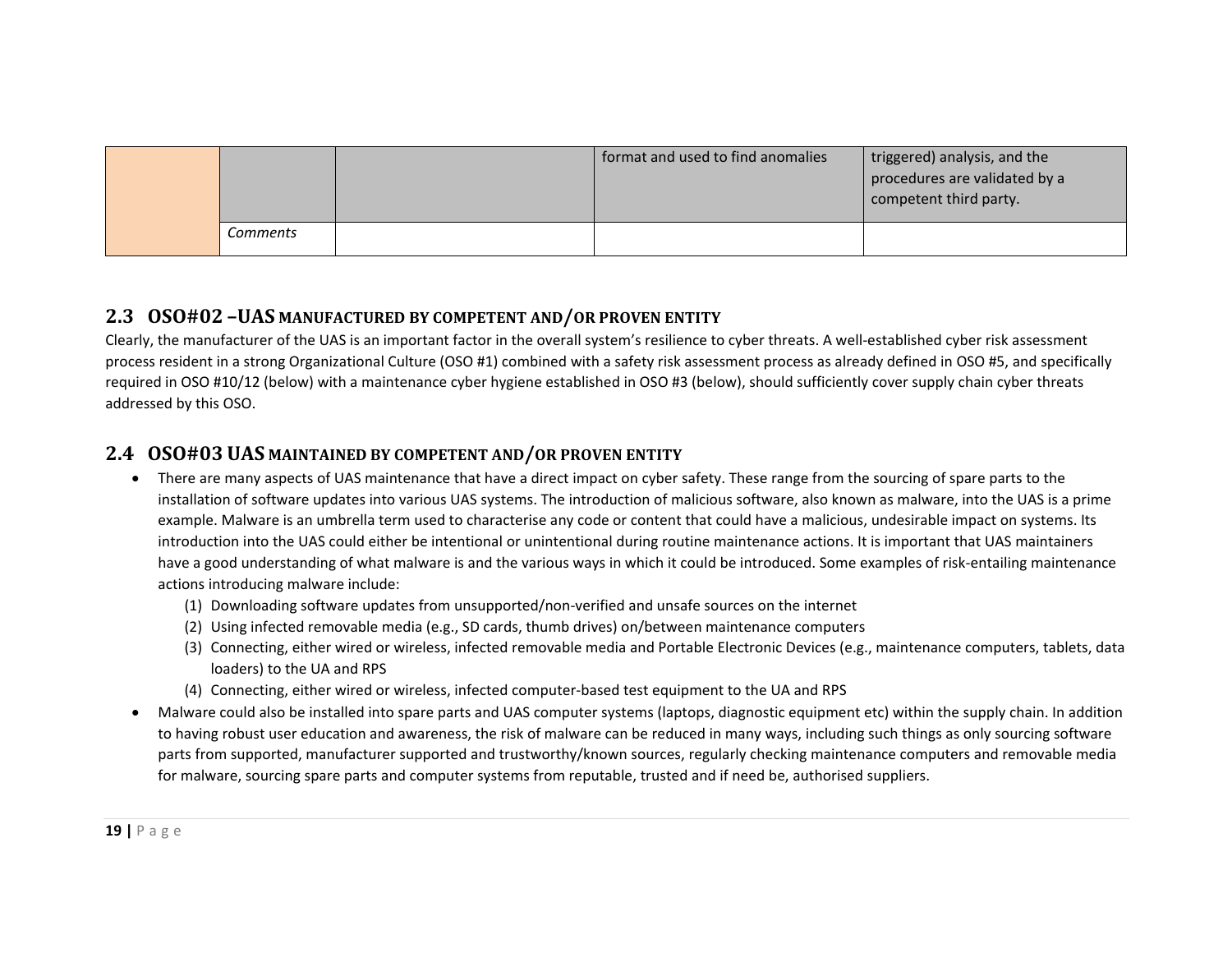Access control is also important, as allowing untrusted persons to access UAS and maintenance computer systems and information systems, either physically or wirelessly, introduces risk. This risk can be reduced by doing such things as locking away computer systems, employing username and passwords on computers, limiting computer user account privileges, as well as securing wireless networks.

| <b>TECHNICAL ISSUE WITH THE UAS</b>                                                 |                                              | <b>LEVEL of INTEGRITY</b>                                                                                                                                                                                                                                                                                                                                                                                                                                                                                                                         |                                                                                                                                                                                                                                      |                                                                                                                                                                   |  |
|-------------------------------------------------------------------------------------|----------------------------------------------|---------------------------------------------------------------------------------------------------------------------------------------------------------------------------------------------------------------------------------------------------------------------------------------------------------------------------------------------------------------------------------------------------------------------------------------------------------------------------------------------------------------------------------------------------|--------------------------------------------------------------------------------------------------------------------------------------------------------------------------------------------------------------------------------------|-------------------------------------------------------------------------------------------------------------------------------------------------------------------|--|
|                                                                                     |                                              | Low                                                                                                                                                                                                                                                                                                                                                                                                                                                                                                                                               | <b>Medium</b>                                                                                                                                                                                                                        | High                                                                                                                                                              |  |
| <b>OSO#3</b><br><b>UAS</b><br>maintained<br>by competent<br>and/or<br>proven entity | Criterion #1<br>(Malware<br>Protection)      | The applicant has maintenance<br>procedures aiming at verifying the<br>authenticity of firmware/software<br>sources $1$                                                                                                                                                                                                                                                                                                                                                                                                                           | Same as Low, in addition:<br>1) Procedures to verify the<br>authenticity and integrity of the<br>software <sup>2</sup> , and<br>2) Procedures to regularly scan<br>maintenance related computers and<br>removable media for malware. | Same as Medium, in addition:<br>Employment of advanced malware<br>protection $3$                                                                                  |  |
|                                                                                     | Comments                                     | $1$ This includes checking the correct website (correct URL) and verification of valid and authentic SSL certificates for<br>https:// connections before downloading software updates to the UA and RPS.<br>$2$ This includes such things as verifying check sums and digital signatures (e.g., PKI), as well as scanning the<br>software for malware prior to installation. This does not require new procedures to be developed if the applicant<br>employs appropriate security software that performs the same task.<br>$3$ See section 1.3.4 |                                                                                                                                                                                                                                      |                                                                                                                                                                   |  |
|                                                                                     | Criterion #2<br>(Supply Chain<br>Management) | Computer systems and associated<br>hardware/software <sup>1</sup> and support<br>services used in the maintenance<br>of UAS are sourced from reputable<br>suppliers.                                                                                                                                                                                                                                                                                                                                                                              | Same as Low                                                                                                                                                                                                                          | Same as medium, in addition:<br>Computer systems and associated<br>software used in the maintenance<br>of UAS are sourced from trusted<br>suppliers. For example, |  |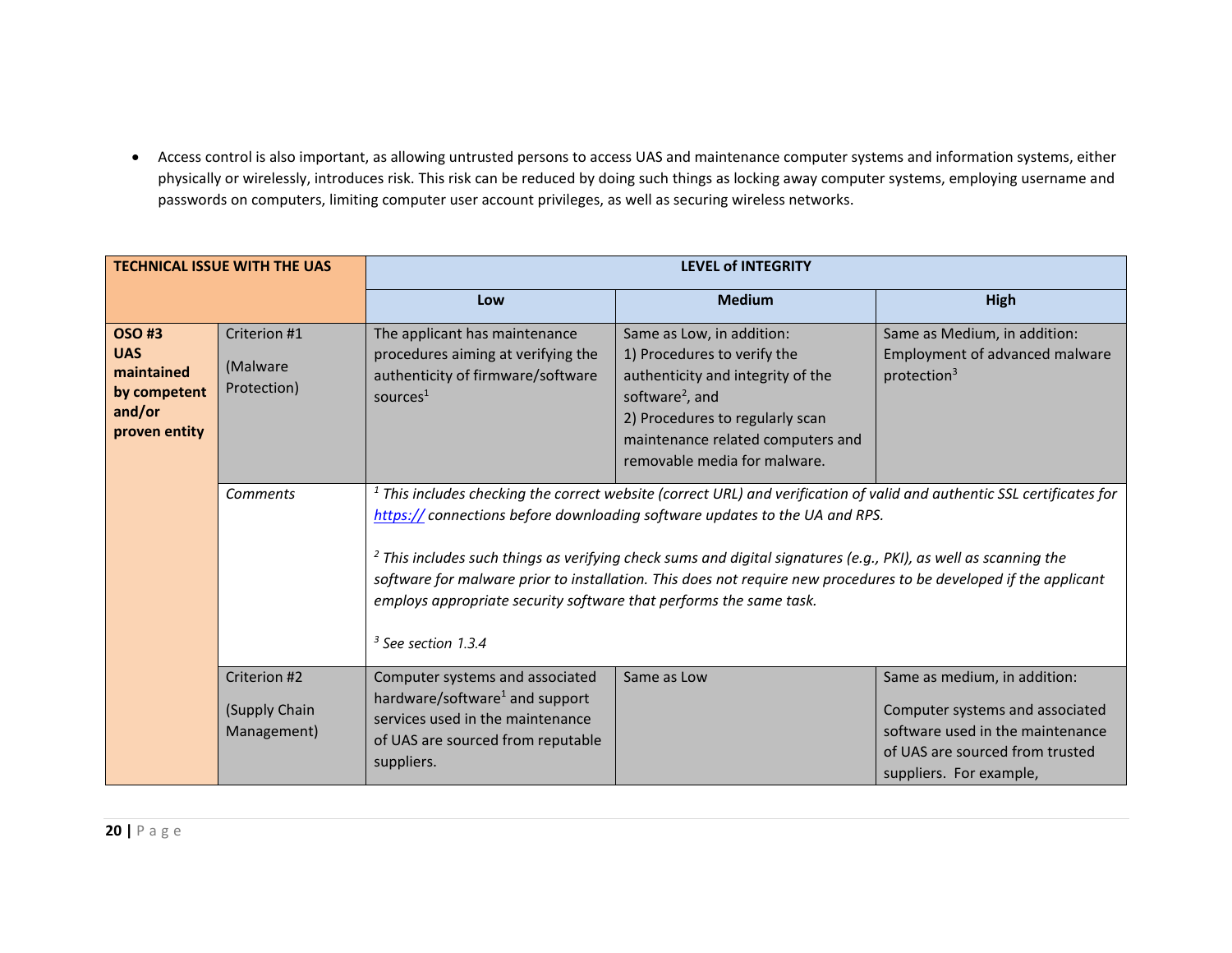|                                     |                                                                                                                                                                  |                                                                                                                                                                                                                                          | components may have a Hash and<br>digital signature associated with<br>them to verify authenticity.                                                                                                                                                    |
|-------------------------------------|------------------------------------------------------------------------------------------------------------------------------------------------------------------|------------------------------------------------------------------------------------------------------------------------------------------------------------------------------------------------------------------------------------------|--------------------------------------------------------------------------------------------------------------------------------------------------------------------------------------------------------------------------------------------------------|
| Comments                            | software, diagnostic software etc.                                                                                                                               | $1$ This includes such things as UAS spare parts, maintenance computers, diagnostic equipment, UA software, RPS                                                                                                                          |                                                                                                                                                                                                                                                        |
| Criterion #3<br>(Physical Security) | The applicant applies basic physical<br>security principles against<br>unauthorised access or theft <sup>1</sup> .                                               | Same as Low, in addition:<br>Computers used for the<br>maintenance of the UAS are<br>physically secured when not in use <sup>2</sup> .                                                                                                   | Same as Medium, in addition:<br>Physical access to the RPS is<br>controlled.                                                                                                                                                                           |
| Comments                            | facility when not in use.                                                                                                                                        | $1$ This includes such things as having a mobile phone or computer locked when not in use.<br><sup>2</sup> Physical security could include locking maintenance computers in a secure cabinet or locking the maintenance                  |                                                                                                                                                                                                                                                        |
| Criterion #4<br>(Controlled Access) | The applicant ensures that access<br>to computers, computer networks<br>and information systems used for<br>UAS maintenance have basic access<br>controls $^1$ . | Same as Low, in addition:<br>1) $access2$ is restricted to only<br>authorized maintenance personnel<br>requiring access. 2) Data access<br>controls with tracking and record or<br>data management practices                             | Same as Medium, in addition:<br>1) Individual user accounts are set<br>to a level appropriate to the role<br>undertaken by each maintainer,<br>and<br>2) Access employs two-factor<br>authentication.<br>3) Data encryption in transit and at<br>rest. |
| Comments                            | $1$ As a minimum username and strong passwords<br>undertaken by the maintenance                                                                                  | <sup>2</sup> Access in this context refers to computer user accounts used to log into maintenance computers, networks, and<br>information systems. This includes restricting individual user accounts to a level appropriate to the role |                                                                                                                                                                                                                                                        |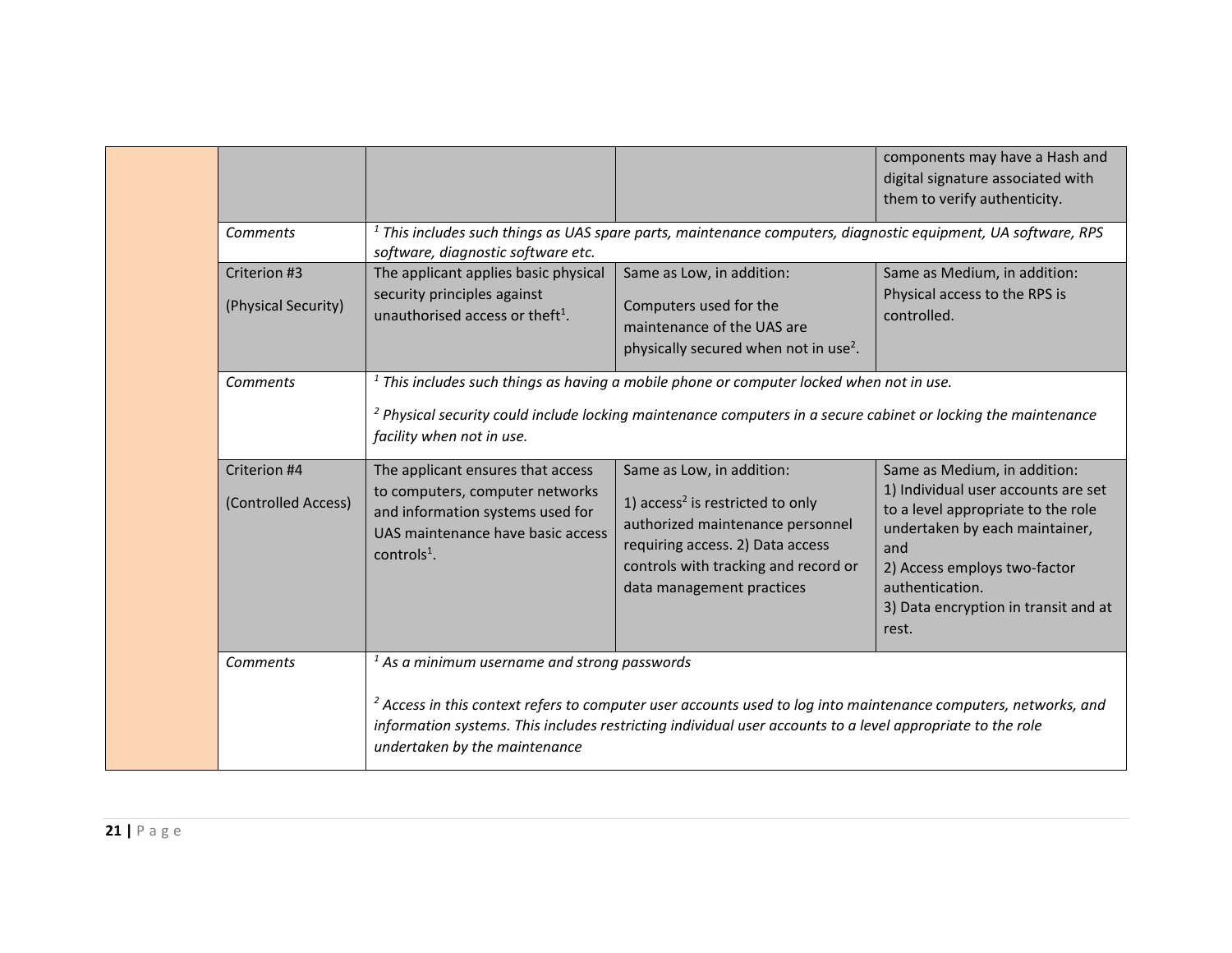| Criterion #5<br>(Wireless Access<br>Protected) | Wireless networks used in the<br>maintenance of the UAS has basic<br>encryption of the network traffic<br>enabled <sup>1</sup> .       | Same as low, in addition:<br>Advanced/stronger encryption of the<br>network traffic is enabled <sup>2</sup> .                                                                                                                                                                                                                                | Same as Medium, in addition:<br>Strong network encryption and<br>access control/user or device<br>authentication is employed <sup>3</sup>                                                                                                                                                                                                                                                               |
|------------------------------------------------|----------------------------------------------------------------------------------------------------------------------------------------|----------------------------------------------------------------------------------------------------------------------------------------------------------------------------------------------------------------------------------------------------------------------------------------------------------------------------------------------|---------------------------------------------------------------------------------------------------------------------------------------------------------------------------------------------------------------------------------------------------------------------------------------------------------------------------------------------------------------------------------------------------------|
| <b>Comments</b>                                | <sup>2</sup> As a minimum WPA2 Enterprise<br><sup>3</sup> For example WPA2 + 802.1x authentication, e.g., via RADIUS server            | $1$ As a minimum a password/passphrase is required to access the wireless network and it has been changed from<br>the default that the system was shipped with. In addition, passwords should meet security standards for length,<br>complexity, expiration, history, and reuse. Basic encryption example: WPA + AES, WPA2 Enterprise, WPA3. |                                                                                                                                                                                                                                                                                                                                                                                                         |
| Criterion #6<br>(Software/Firmware<br>Updates) | The applicant has update<br>management procedures to check<br>for, verify authenticity, and apply<br>OEM updates <sup>1</sup> .        | Same as Low, in addition:<br>Maintenance procedures to check<br>other computer systems used in the<br>maintenance of the UAS <sup>2</sup> .                                                                                                                                                                                                  | Same as Medium, in addition:<br>Maintenance procedures review<br>OEM security updates to all<br>computer systems used in the<br>maintenance of the UAS for<br>applicability and installed where<br>appropriate. The organisation<br>implements change management<br>policies to test updates before<br>installation, which reduces risks of<br>detrimental operational impacts of<br>installed updates. |
| Comments                                       | $1$ This includes such things as UA and RPS software<br>$2$ This includes such things maintenance computers, diagnostic equipment etc. |                                                                                                                                                                                                                                                                                                                                              |                                                                                                                                                                                                                                                                                                                                                                                                         |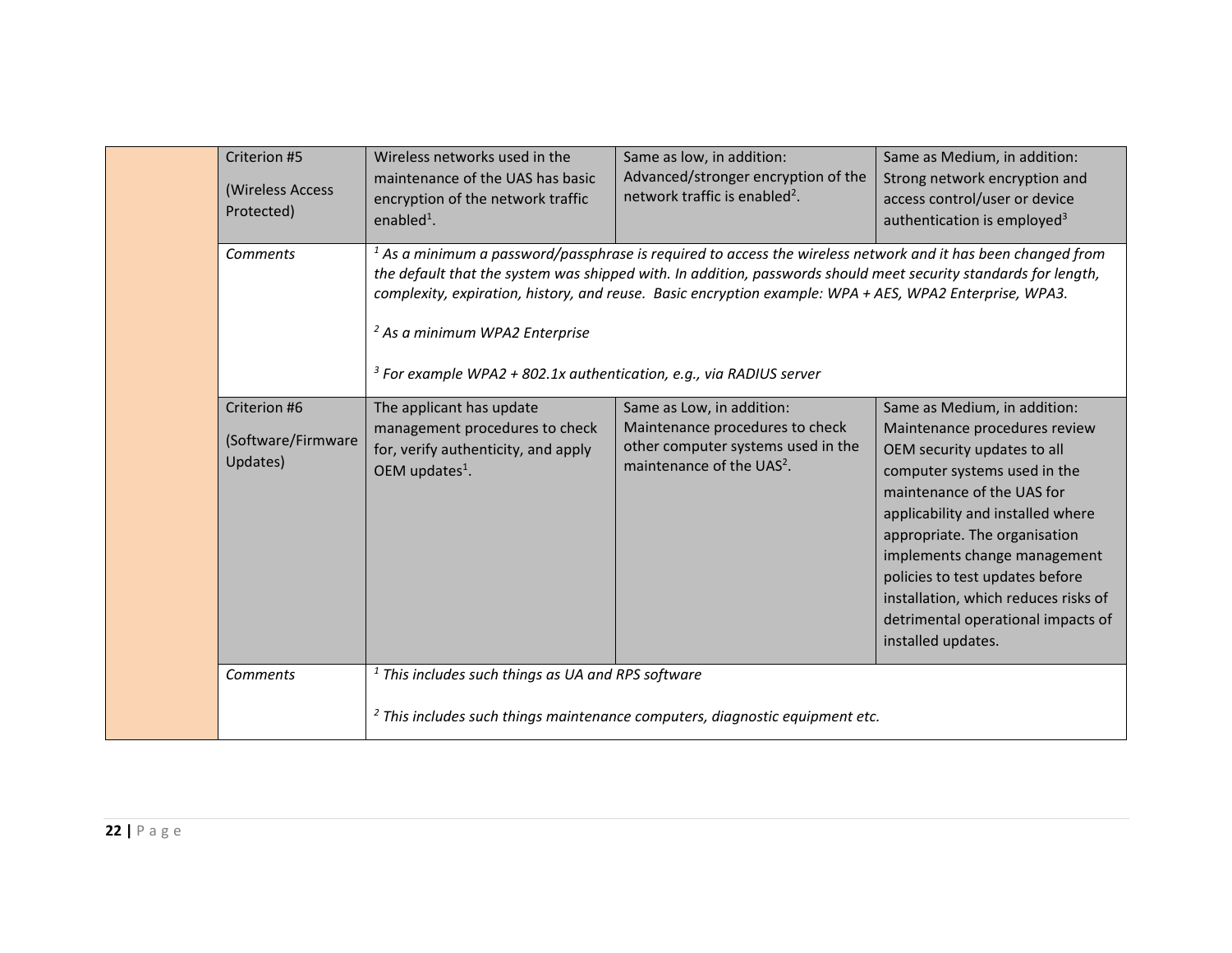| <b>TECHNICAL ISSUE WITH THE UAS</b>                                                 |                                                                                                                                                     |                                                                                                                                                                  | <b>LEVEL of ASSURANCE</b>                                                                                                                                                                          |                                                                                               |
|-------------------------------------------------------------------------------------|-----------------------------------------------------------------------------------------------------------------------------------------------------|------------------------------------------------------------------------------------------------------------------------------------------------------------------|----------------------------------------------------------------------------------------------------------------------------------------------------------------------------------------------------|-----------------------------------------------------------------------------------------------|
|                                                                                     |                                                                                                                                                     | Low                                                                                                                                                              | <b>Medium</b>                                                                                                                                                                                      | High                                                                                          |
| <b>OSO#3</b><br><b>UAS</b><br>maintained by<br>competent<br>and/or<br>proven entity | Criterion #1<br>(Malware)                                                                                                                           | The applicant declares that<br>maintenance procedures exist with<br>the objective to reduce the risk of<br>introducing malware during<br>maintenance activities. | The applicant has supporting<br>documentation that maintenance<br>procedures exist to address with the<br>objective to reduce the risk of<br>introducing malware during<br>maintenance activities. | Same as Medium, in addition:<br>The procedures are validated by a<br>competent third party.   |
|                                                                                     | <b>Comments</b>                                                                                                                                     |                                                                                                                                                                  |                                                                                                                                                                                                    |                                                                                               |
|                                                                                     | Criterion #2<br>(Supply Chain<br>Management of the<br>UAS spare parts,<br>maintenance,<br>computers,<br>diagnostic<br>equipment,<br>software, etc.) | The applicant declares that<br>reasonable and appropriate supply<br>chain security measures have been<br>taken. <sup>1</sup>                                     | The applicant has supporting<br>documentation that reasonable and<br>appropriate supply chain security<br>measures have been taken. <sup>1</sup>                                                   | Same as Medium, in addition:<br>The measures are validated by a<br>competent third party. $1$ |
| <b>Comments</b>                                                                     |                                                                                                                                                     | $1$ The applicant incorporates cybersecurity requirements that contribute to the assurance of C-I-A of the<br>information exchange                               |                                                                                                                                                                                                    |                                                                                               |
|                                                                                     | Criterion #3<br>(Physical Security)                                                                                                                 | The applicant declares they have<br>adequate physical security<br>provisions.                                                                                    | The applicant has documentation<br>that they have adequate physical<br>security provisions.                                                                                                        | Same as Medium, in addition:                                                                  |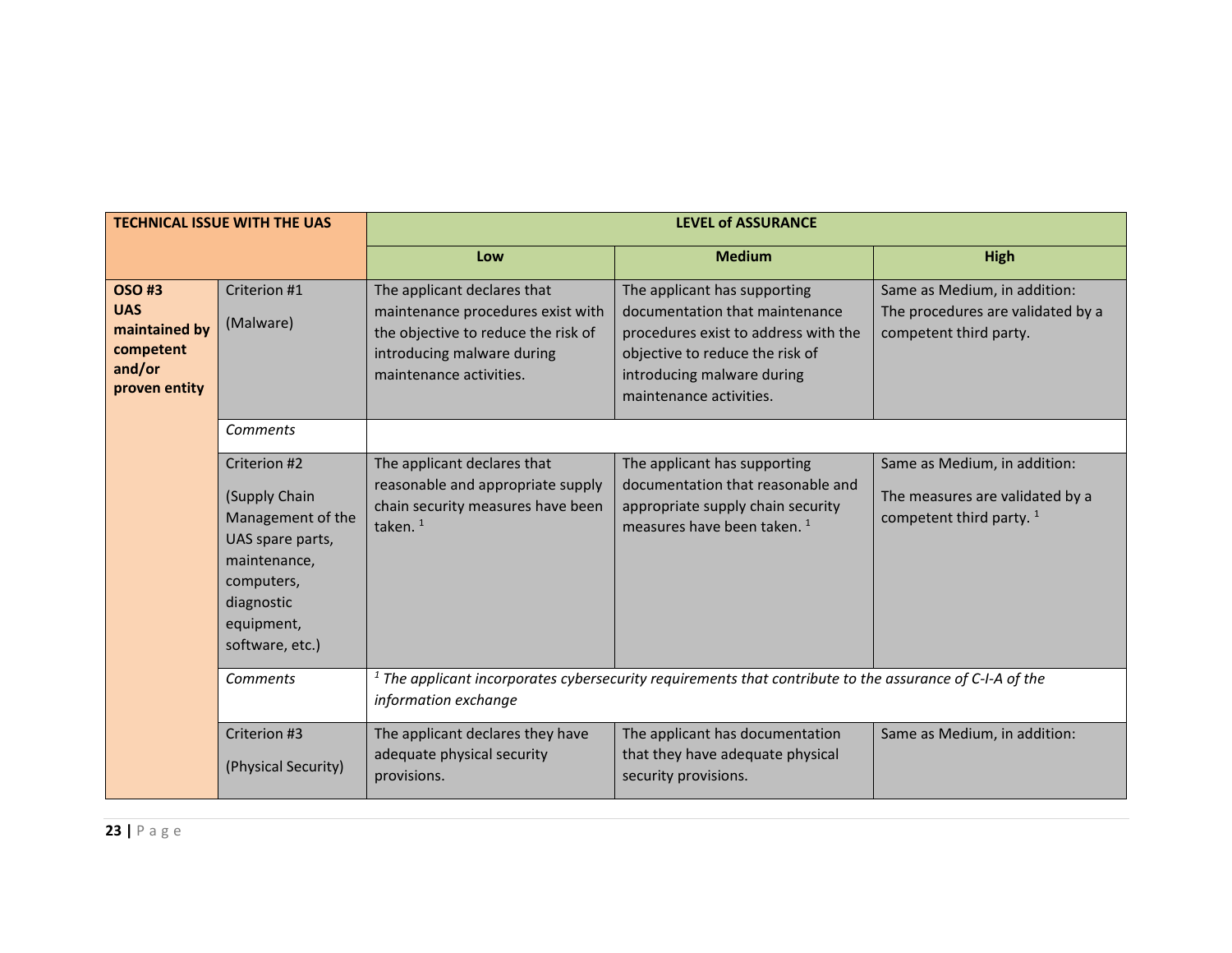|                                                |                                                                                                                                                            |                                                                                                                                                                                      | The physical security provisions are<br>validated by a competent third<br>party.                                     |
|------------------------------------------------|------------------------------------------------------------------------------------------------------------------------------------------------------------|--------------------------------------------------------------------------------------------------------------------------------------------------------------------------------------|----------------------------------------------------------------------------------------------------------------------|
| Comments                                       |                                                                                                                                                            |                                                                                                                                                                                      |                                                                                                                      |
| Criterion #4<br>(Controlled Access)            | The applicant declares that they<br>employ basic access controls.                                                                                          | The applicant has documentation<br>that access controls are employed.                                                                                                                | Same as Medium, in addition:<br>Access controls are validated by a<br>competent third party.                         |
| Comments                                       |                                                                                                                                                            |                                                                                                                                                                                      |                                                                                                                      |
| Criterion #5<br>(Wireless Access<br>Protected) | The applicant declares that all<br>wireless networks used in the<br>maintenance of the UAS have basic<br>network traffic encryption enabled.               | The applicant has documentation<br>that all wireless networks used in<br>the maintenance of the UAS utilize<br>advanced/stronger encryption for<br>the network traffic.              | Same as Medium, in addition:<br>The security and encryption<br>measures are validated by a<br>competent third party. |
| Comments                                       |                                                                                                                                                            |                                                                                                                                                                                      |                                                                                                                      |
| Criterion #6<br>(Software/Firmware<br>Updates) | The applicant declares that<br>maintenance procedures exist to<br>review OEM security updates for<br>applicability and are installed<br>where appropriate. | The applicant has supporting<br>documentation showing<br>maintenance procedures exist to<br>review OEM security updates for<br>applicability and are installed where<br>appropriate. | Same as Medium, in addition:<br>The procedures are validated by a<br>competent third party.                          |
| Comments                                       |                                                                                                                                                            |                                                                                                                                                                                      |                                                                                                                      |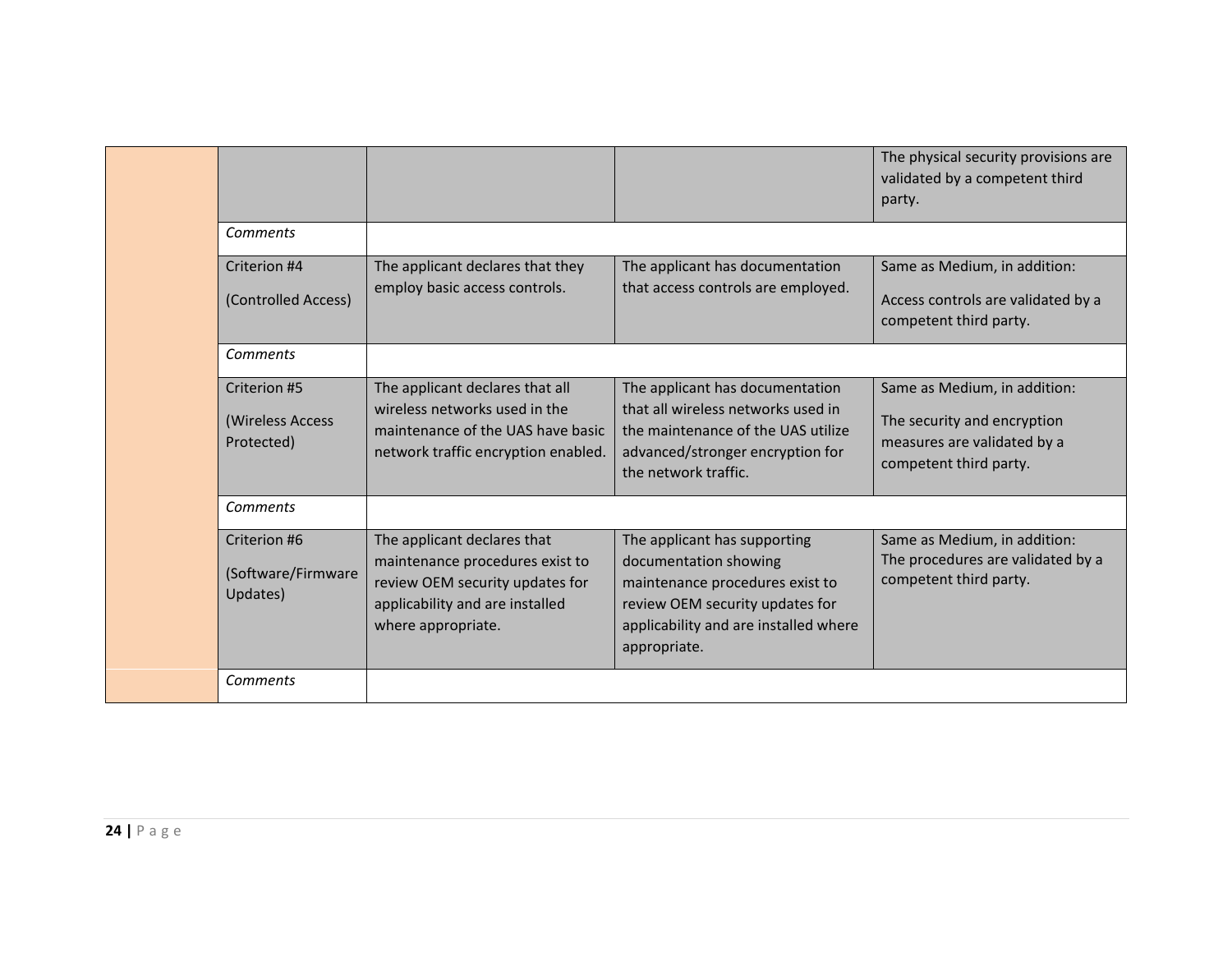# **2.5 OSO#04 –UAS DEVELOPED TO AUTHORITY RECOGNISED DESIGN STANDARDS**

The standard to which <sup>a</sup> UAS is designed is also an important factor in the overall system's resilience to cyber threats. A well‐established cyber risk assessment process resident in <sup>a</sup> strong Organizational Culture (OSO #1) combined with <sup>a</sup> safety risk assessment process as already defined in OSO #5, and specifically required in OSO #10/12 (below) with <sup>a</sup> maintenance cyber hygiene established in OSO #3 (above), should sufficiently cover threats addressed by this OSO.

### **2.6 OSO#05 –UAS IS DESIGNED CONSIDERING SYSTEM SAFETY AND RELIABILITY**

It is often difficult to analyse the apparent failures induced by cyber‐safety shortfalls. For example, <sup>a</sup> GPS spoofing incident could appear as <sup>a</sup> malfunction of GPS equipment, inducing <sup>a</sup> fly‐away event. Likewise, <sup>a</sup> C2 link jamming cyber‐attack would likely manifest itself as <sup>a</sup> loss of link. Therefore, <sup>a</sup> system cyber‐ safety analysis considering cyber-safety events as potential causes of functional failures shall be used and coordinated with the system safety analysis. The equipment, systems, and installations minimize hazards in the event of malfunctions or failure of the UAS caused by Intentional unauthorized electronic interactions. A well‐established cyber risk management process resident in <sup>a</sup> strong Organizational Culture (OSO #1) combined with <sup>a</sup> safety risk assessment required in OSO #10/12 (below) should sufficiently cover threats addressed by this OSO.

# **2.7 OSO#06 C3 LINK CHARACTERISTICS (E.G. PERFORMANCE, SPECTRUM USE) ARE APPROPRIATE FOR THE OPERATION**

- (a) For the purpose of the SORA and this specific OSO, the term "C3 link" encompasses:
	- o the Command and Control (C2) link, and
	- $\circ$  any communication link required for the safety of the flight.
- Therefore, this OSO addresses the cyber safety requirements in any C2 link to ensure continuity and reliability of the link between the Remote Pilot Station (RPS) and the UA or other service necessary for safety of flight. The C2 link comprises the telecommand or telecontrol datalink required to safely operate the UA. It does not include the transfer of payload data, such as video imagery, unless the video is used for safety of flight. Operational, or payload, data links should be assessed as well to determine risk of lateral movement within the network.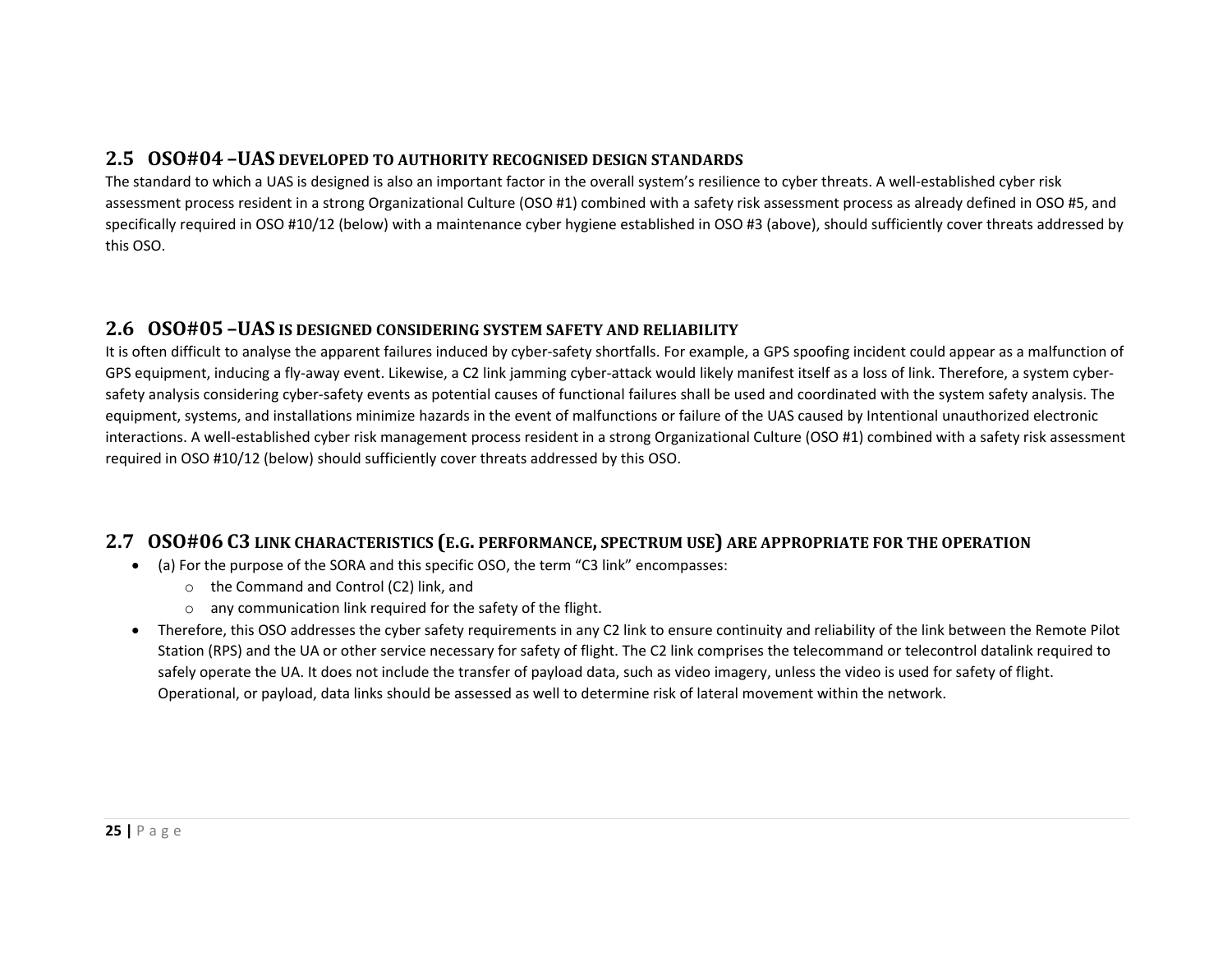| <b>TECHNICAL ISSUE WITH</b><br><b>THE UAS</b>                                    |                                          |                                                                                                                                                                                                                                                                                                                                                                                                                                                                                                                                                                                                        | <b>LEVEL of INTEGRITY</b>                                                                                 |                                                                                                                                                                                                                                                                         |  |  |
|----------------------------------------------------------------------------------|------------------------------------------|--------------------------------------------------------------------------------------------------------------------------------------------------------------------------------------------------------------------------------------------------------------------------------------------------------------------------------------------------------------------------------------------------------------------------------------------------------------------------------------------------------------------------------------------------------------------------------------------------------|-----------------------------------------------------------------------------------------------------------|-------------------------------------------------------------------------------------------------------------------------------------------------------------------------------------------------------------------------------------------------------------------------|--|--|
|                                                                                  |                                          | Low                                                                                                                                                                                                                                                                                                                                                                                                                                                                                                                                                                                                    | <b>Medium</b>                                                                                             | High                                                                                                                                                                                                                                                                    |  |  |
| <b>OSO#6</b><br>C3 link<br>characteris<br>tics (e.g.,                            | Criterion #1<br>(Datalink<br>Encryption) | N/A                                                                                                                                                                                                                                                                                                                                                                                                                                                                                                                                                                                                    | The C2 link employs encryption                                                                            | The C2 link meets the minimum<br>operational performance standards<br>defined in RTCA/DO-377A or similar <sup>1</sup>                                                                                                                                                   |  |  |
| performan<br>ce,<br>spectrum<br>use) are<br>appropriat<br>e for the<br>operation | Comments                                 | Derived from Spanish CAA, Operational Scenarios and Security Measures. Annex to "DOC. 1.3 02 SECURITY<br>REQUIREMENTS BASIC RPAS COMMUNICATIONS EQUIPMENT". REV 3, 21 November 20181<br>https://www.seguridadaerea.gob.es/sites/default/files/Doc.1.3_02_Rev%205_Requisitos_Security_Equipo_basico_comunic<br>aciones_RPAS_5617_ESP_REV.pdf<br>$1$ The C2 link security function provides confidentiality of any sensitive data transferred through it; for this purpose local<br>connections supporting the C2 link traffic meets the criteria of RTCA DO-377A Table 3-22 and section 4.3 or similar. |                                                                                                           |                                                                                                                                                                                                                                                                         |  |  |
|                                                                                  | Criterion #2<br>(Authenticat<br>ion)     | The datalink employs basic mutual<br>peer entity authentication between<br>the UA and RPS <sup>1</sup>                                                                                                                                                                                                                                                                                                                                                                                                                                                                                                 | The datalink employs advanced mutual<br>peer entity authentication between the<br>UA and RPS <sup>2</sup> | The datalink employs aviation standard<br>authentication methods or equivalent <sup>3</sup> . In<br>addition, human to machine interfaces<br>employ multifactor authentication.                                                                                         |  |  |
|                                                                                  | Comments                                 | $1$ TLS (Transport Layer Security)/SSL and passwords meet the intent of basic authentication.<br><sup>2</sup> The use of industry standard IOT cybersecurity best practices for authentication meet the intent of advanced<br>authentication.<br>$3$ PKI certificates, as per ATA Specification No 42, meets the intent of aviation standard authentication                                                                                                                                                                                                                                            |                                                                                                           |                                                                                                                                                                                                                                                                         |  |  |
|                                                                                  | Criterion #3<br>(Access<br>Control)      | The control station is paired with<br>the UA using as a minimum a<br>password. Default passwords are<br>changed and meet security best<br>practices for length, complexity,                                                                                                                                                                                                                                                                                                                                                                                                                            | Same as low, in addition:<br>The system implements the concept of<br>least privileged access. $1$         | Same as medium, in addition:<br>human to machine interfaces utilise<br>multifactor access control, and machine<br>to machine interfaces utilise aviation<br>standard access control methods<br>according to the NAA/competent<br>authorities' requirements <sup>2</sup> |  |  |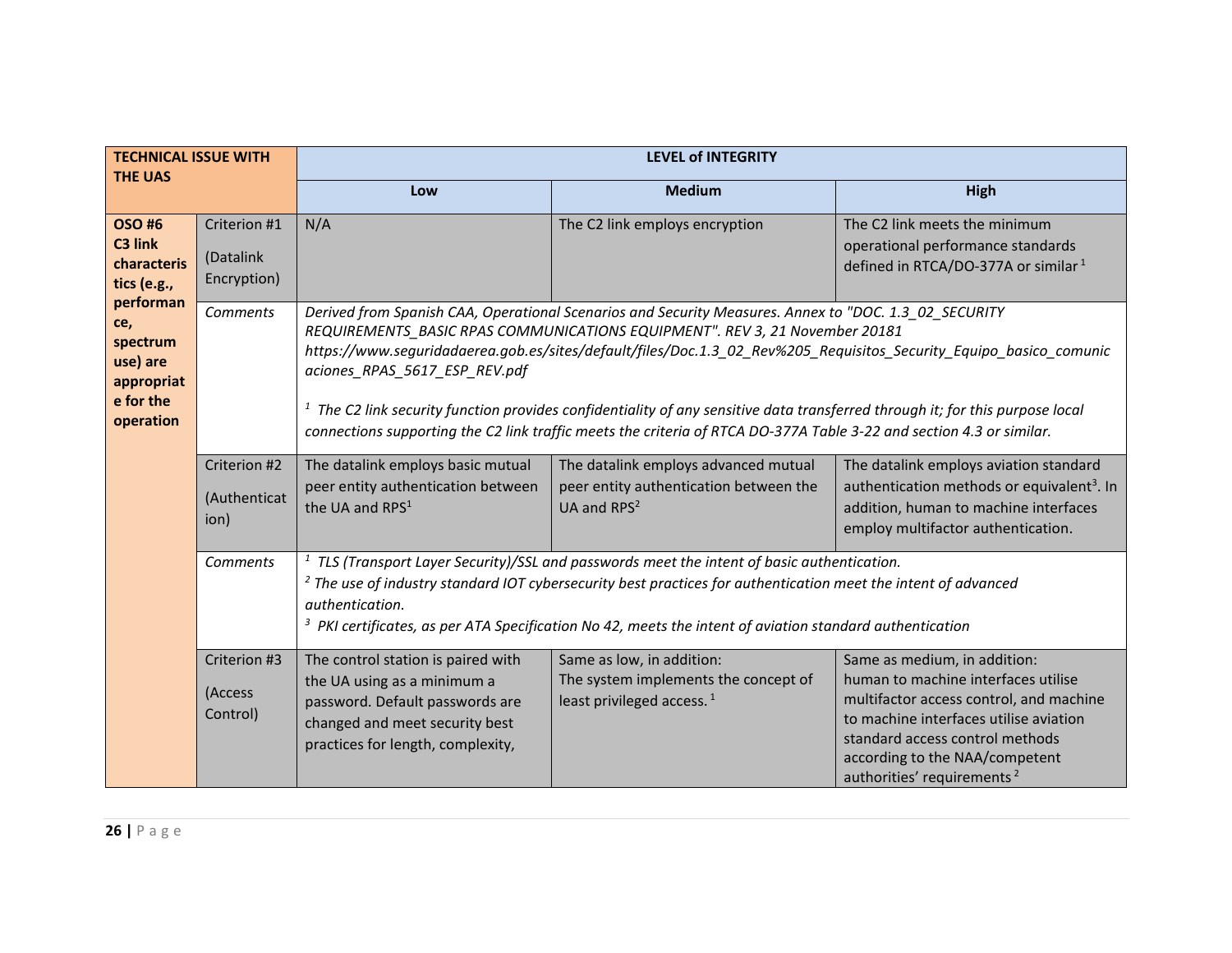|                                                                                      |                                                                      | expiration, history as best as<br>configuration settings allows.                                                          |                                                                                                                                                                                                                                                               |                                                                                                                                                     |
|--------------------------------------------------------------------------------------|----------------------------------------------------------------------|---------------------------------------------------------------------------------------------------------------------------|---------------------------------------------------------------------------------------------------------------------------------------------------------------------------------------------------------------------------------------------------------------|-----------------------------------------------------------------------------------------------------------------------------------------------------|
| <b>Comments</b><br>who or what can view or use resources in a computing environment. |                                                                      |                                                                                                                           | Note the principle of 'least privilege' means a process, a user, or a program is able to access only the information and<br>resources that are necessary for its legitimate purpose. The principle of 'access control' is a security technique that regulates |                                                                                                                                                     |
|                                                                                      |                                                                      | $1$ Refer to section 1.2.5<br>employed.                                                                                   | $2$ Access control in this respect is the ability to restrict utilization of the datalink.<br>In the absence of an authentication-based access system, a physical security plan acceptable to the competent authority is                                      |                                                                                                                                                     |
|                                                                                      | Criterion #4<br>(Data<br>Integrity and<br>Anti-replay<br>Protection) | N/A                                                                                                                       | The datalink employs industry standard<br>IOT cybersecurity best practices. <sup>1</sup>                                                                                                                                                                      | The datalink employs aviation standard<br>data integrity and anti-replay protection<br>methods or equivalent.                                       |
|                                                                                      | Comments                                                             | communications between the UA and RPS.<br>https://standards.cta.tech/apps/group_public/project/details.php?project_id=594 | The UAS C2 Link System security function provides data integrity and anti-replay protection for command and control<br>appendix of that work specifically dedicated to UAS (CTA-2088), "Baseline Cybersecurity for Small Unmanned Aerial Systems" -           | <sup>1</sup> As an example consult: The Consumer Technology Association (CTA) is actively working on a standard for IoT cybersecurity as well as an |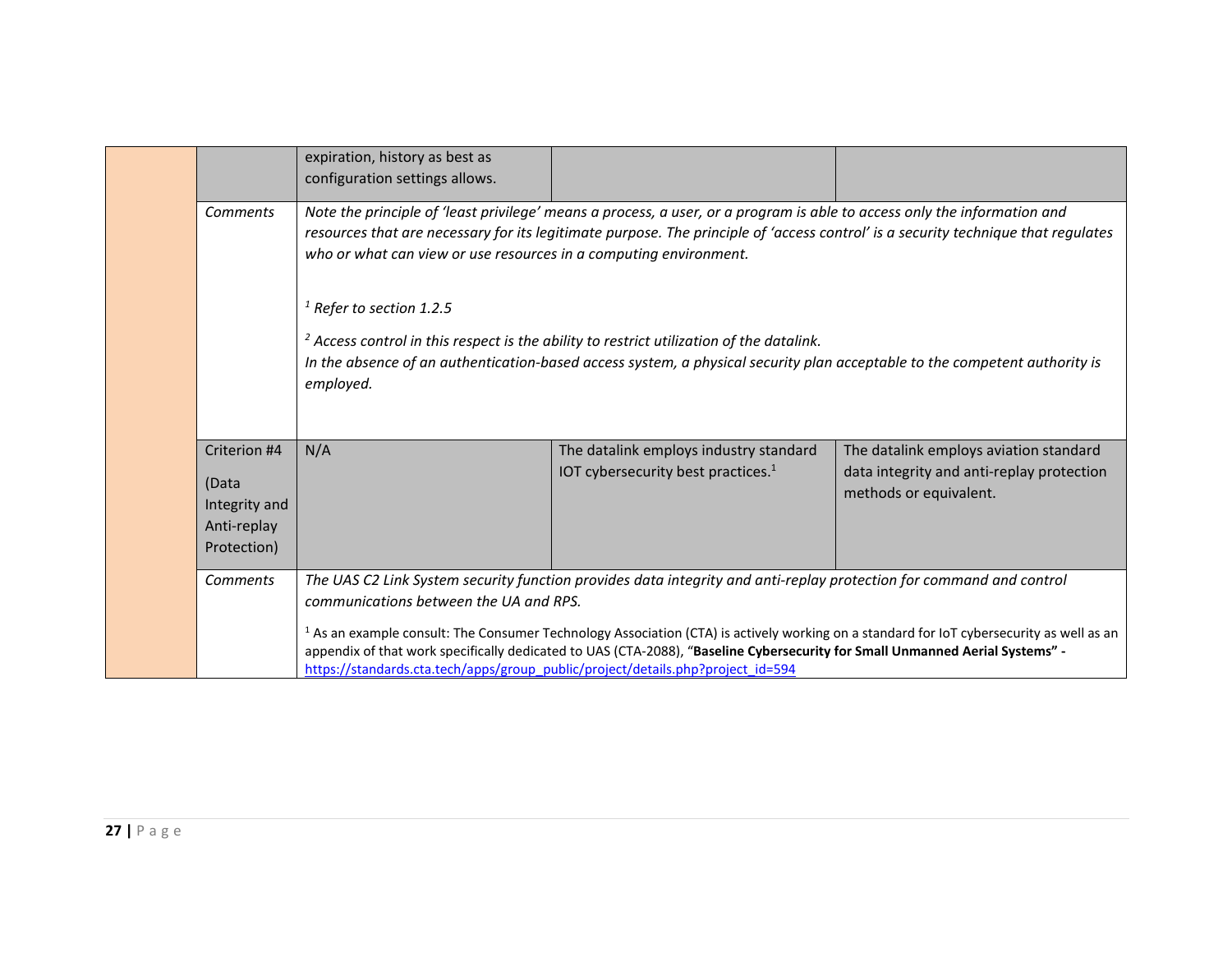| <b>TECHNICAL ISSUE WITH THE UAS</b>                  |                                                                   | <b>LEVEL of ASSURANCE</b>                                             |                                                                                                                                  |                                                                                                                                         |
|------------------------------------------------------|-------------------------------------------------------------------|-----------------------------------------------------------------------|----------------------------------------------------------------------------------------------------------------------------------|-----------------------------------------------------------------------------------------------------------------------------------------|
|                                                      |                                                                   | Low                                                                   | <b>Medium</b>                                                                                                                    | High                                                                                                                                    |
| <b>OSO#6</b><br>C3 link<br>characteristics<br>(e.g., | Criterion #1<br>(Datalink<br>Encryption)                          | N/A                                                                   | The applicant has documentation<br>showing that link is properly<br>encrypted                                                    | Same as Medium, in addition:<br>the datalink encryption is validated<br>by a competent third party.                                     |
| performance,<br>spectrum use)                        | <b>Comments</b>                                                   |                                                                       |                                                                                                                                  |                                                                                                                                         |
| are<br>appropriate<br>for the<br>operation           | Criterion #2<br>(Authentication)                                  | Applicant declares that data link<br>employs basic authentication.    | Applicant has documentation showing<br>that link employs advanced<br>authentication methods.                                     | Same as Medium, in addition:<br>the authentication methods are<br>validated by a competent third party.                                 |
|                                                      | Comments                                                          |                                                                       |                                                                                                                                  |                                                                                                                                         |
|                                                      | Criterion #3<br>(Access Control)                                  | The applicant declares that data link<br>employs basic Access Control | The applicant has documentation<br>showing that link employs advanced                                                            | Same as Medium, in addition:<br>the access control functions                                                                            |
|                                                      |                                                                   |                                                                       | <b>Access Control functions</b>                                                                                                  | validated by a competent third party.                                                                                                   |
|                                                      | Comments                                                          |                                                                       |                                                                                                                                  |                                                                                                                                         |
|                                                      | Criterion #4<br>(Data Integrity<br>and Anti-replay<br>Protection) | N/A                                                                   | The applicant has documentation<br>showing that the data link employs<br>advanced data integrity and anti-<br>replay protection. | Same as Medium, in addition:<br>the data integrity and anti-replay<br>protection functions are validated by<br>a competent third party. |
|                                                      | Comments                                                          |                                                                       |                                                                                                                                  |                                                                                                                                         |

# **2.8 OSO#07 –INSPECTION THAT THE UAS IS CONSISTENT WITH THE CONOPS**

Not applicable. The physical Inspection of the UAS to ensure consistency to the ConOps is not <sup>a</sup> cyber issue.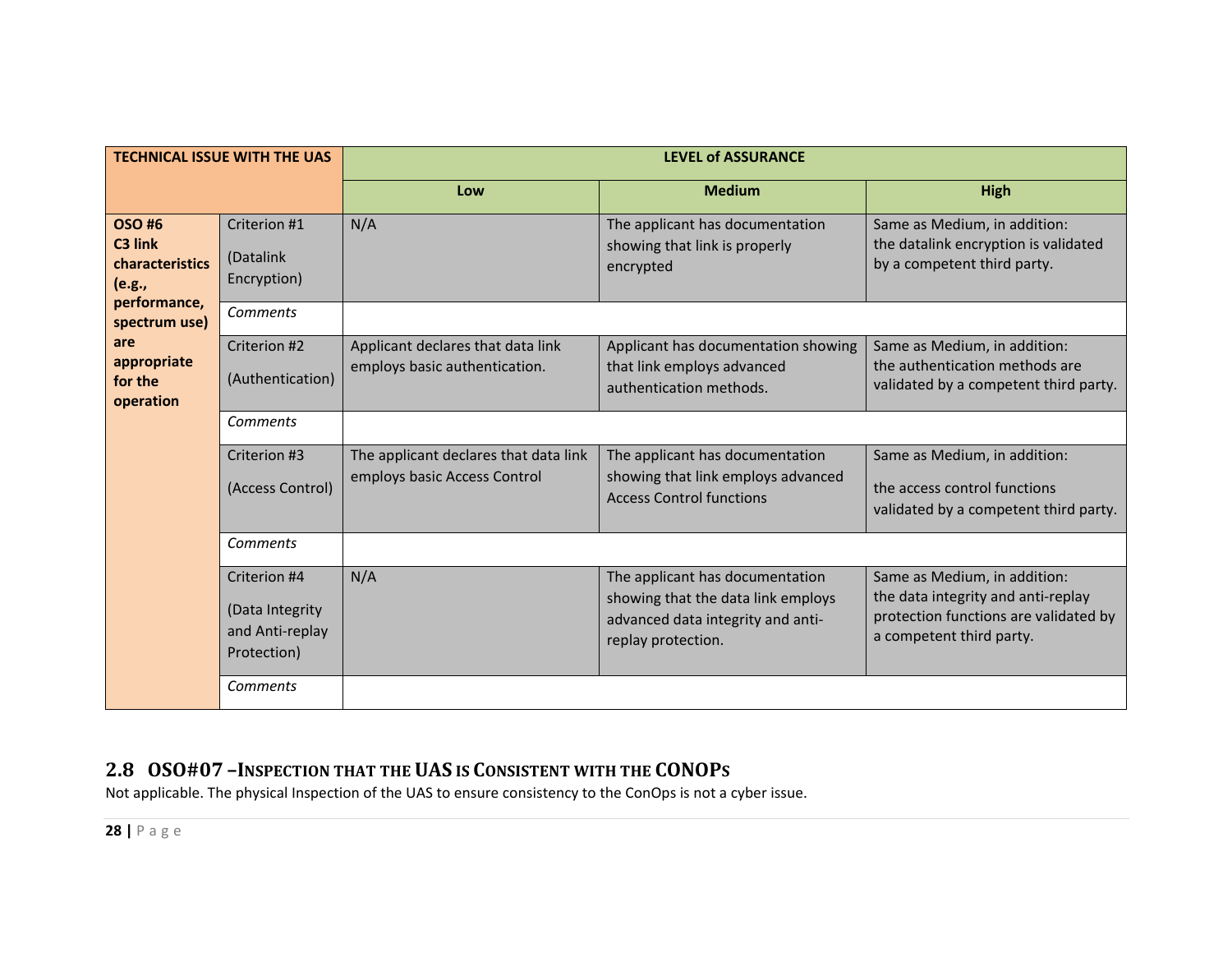# **2.9 OSO#08/11/14/21 –OSOS RELATED TO OPERATIONAL PROCEDURES**

Appropriate cyber hygiene shall be added to all Operational Procedures and is an Operator responsibility. The guidance in OSO #1 for Operator Competence and OSO #3 for Maintenance shall be incorporated into the appropriate Operational Procedures.

# **2.10OSO#09/15/22 – OSOS RELATED TO REMOTE CREW TRAINING**

Proper training of personnel is an Operator's responsibility. The guidance in OSO #1 for Operator Competence and OSO #3 for Maintenance shall be added to the appropriate training requirements – both initial and recurring.

# **2.11 OSO#10/12OSOS RELATED TO SAFE DESIGN AND SAFEOPERATION**

Like modern aircraft, UAS consist of different systems, such as communications, navigation, and flight control, many of which rely on external services for their functioning. These systems must be designed to an appropriate level of safety so that cyber safety threats do not unreasonably compromise the UA's ability to maintain controlled flight and stay within the operational volume. The scope of this OSO includes those external systems, for example GNSS, which support the UAS operation and are not already part of the UAS.

| <b>OSOS RELATED TO SAFE DESIGN</b> |                                                             | <b>LEVEL of INTEGRITY</b>                                                                                                                                                                                                    |                                                                                                                                                                                                                                                                              |                |
|------------------------------------|-------------------------------------------------------------|------------------------------------------------------------------------------------------------------------------------------------------------------------------------------------------------------------------------------|------------------------------------------------------------------------------------------------------------------------------------------------------------------------------------------------------------------------------------------------------------------------------|----------------|
|                                    |                                                             | Low                                                                                                                                                                                                                          | <b>Medium</b>                                                                                                                                                                                                                                                                | <b>High</b>    |
| OSO #10 &<br>OSO #12               | Criterion #1<br>(Cyber Safety<br><b>Risk</b><br>Assessment) | The applicant reviews the CONOPs<br>for cyber threats like those discussed<br>in Section 1.3 and Section 2 of this<br>Annex and selects a UAS that<br>employs Concepts from section 1.2<br>and the Mitigations in Section 2. | Same as Low, but the applicant<br>performs a cyber safety risk<br>assessment using an acceptable<br>industry standard considered<br>adequate by the competent authority<br>and / or in accordance with means of<br>compliance acceptable to that<br>authority <sup>1</sup> . | Same as Medium |
|                                    | Comments                                                    |                                                                                                                                                                                                                              | <sup>1</sup> Acceptable standards could include, for example, RTCA DO-326A/EUROCAE ED-202A, etc.                                                                                                                                                                             |                |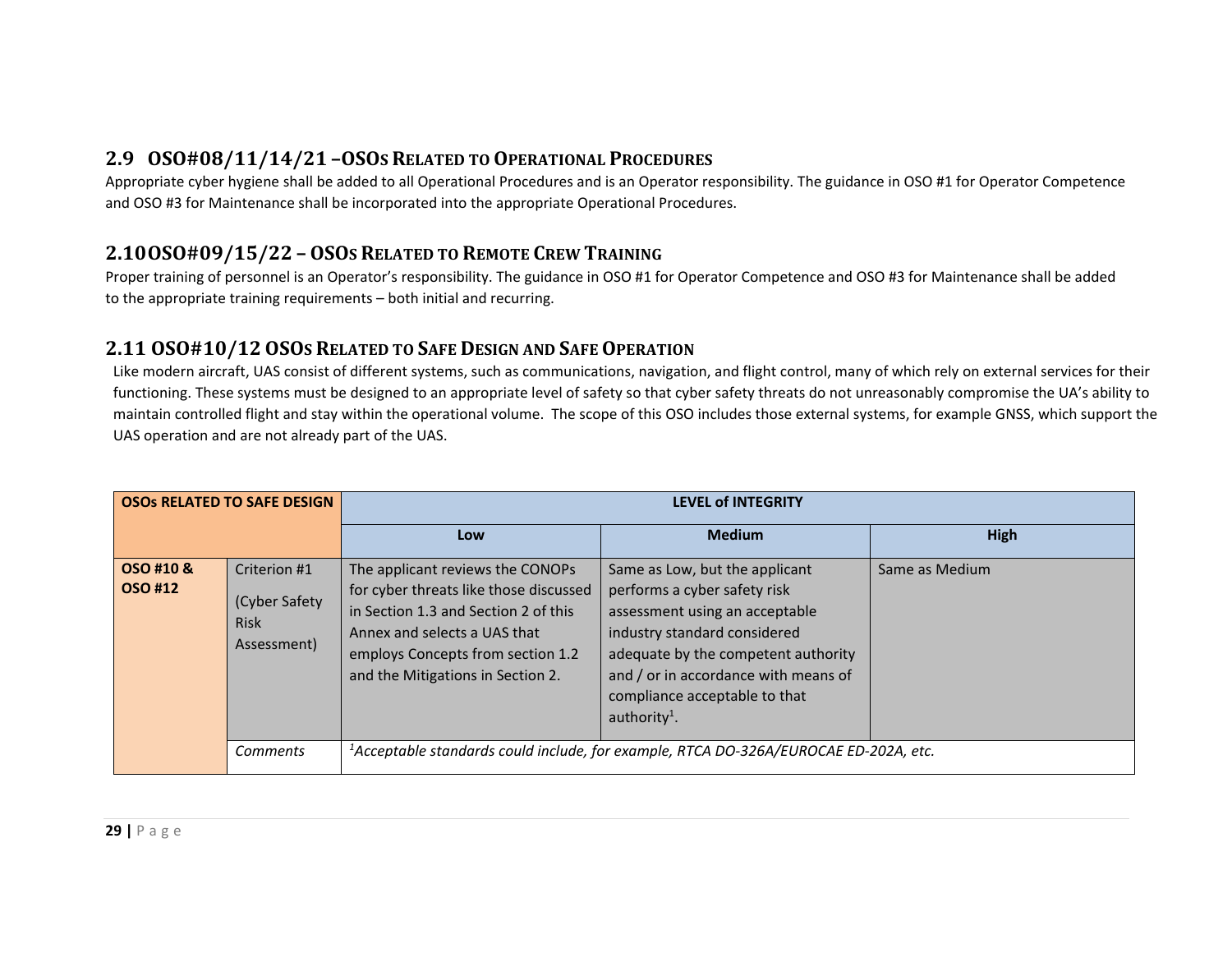| Criterion #2<br>(GNSS<br>Equipment, if<br>used)                  | The applicant employs basic threat <sup>1</sup><br>mitigations.                                                                                                                                                                                                                                                                      | Same as low, in addition:<br>1) The applicant implements health<br>monitoring and reporting of received<br>signal strength, number of satellites,<br>including identification and time<br>comparisons.<br>2) The applicant implements GNSS<br>jamming detection.<br>3) The GNSS equipment makes use of<br>multi-constellation GNSS. | Same as medium.                                                                                                    |
|------------------------------------------------------------------|--------------------------------------------------------------------------------------------------------------------------------------------------------------------------------------------------------------------------------------------------------------------------------------------------------------------------------------|-------------------------------------------------------------------------------------------------------------------------------------------------------------------------------------------------------------------------------------------------------------------------------------------------------------------------------------|--------------------------------------------------------------------------------------------------------------------|
| <b>Comments</b>                                                  | of mitigation.                                                                                                                                                                                                                                                                                                                       | $1$ Threats can be mitigated using, for instance; packet filtering, encryption, intrusion detection systems or other means                                                                                                                                                                                                          |                                                                                                                    |
| Criterion #3<br>(Resilience in<br>the Face of a<br>Cyber Attack) | The applicant reviews the CONOPs<br>for cyber threats like those discussed<br>in Section 1.3 and Section 2 of this<br>Annex and selects a UAS that<br>employs Concepts from section 1.2<br>and the Mitigations in Section 2 such<br>that probable cyber threats should<br>not result in the UAS departing the<br>operational volume. | Same as low, in addition:<br>the review is performed using an<br>acceptable industry standard <sup>1</sup> .                                                                                                                                                                                                                        | Same as medium, in addition:<br>the review is performed using a<br>recognized aeronautical standard <sup>2</sup> . |
| <b>Comments</b>                                                  |                                                                                                                                                                                                                                                                                                                                      | <sup>1</sup> Acceptable industry standards could include, for example, NIST SP 800 series, ISO 27000 series, etc.<br><sup>2</sup> Acceptable aeronautical standards could include, for example, RTCA DO-326A/EUROCAE ED-202A etc.                                                                                                   |                                                                                                                    |
| Criterion #4<br>(Life Cycle<br>Security<br>Appraisal)            | uncovered cyber threats are identified.                                                                                                                                                                                                                                                                                              | The applicant has procedures to re-accomplish the review called out in Criterion #1, whenever new or recently                                                                                                                                                                                                                       |                                                                                                                    |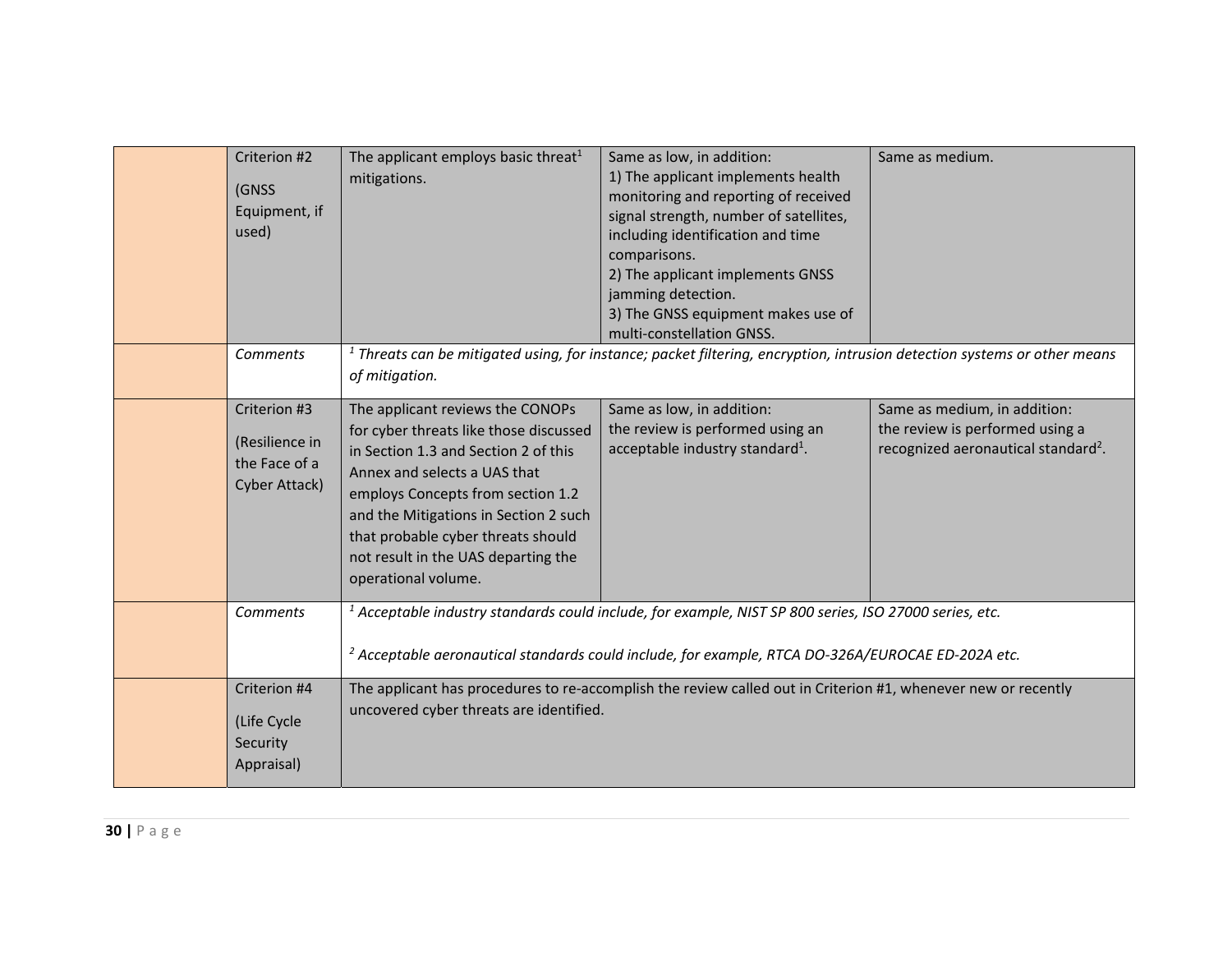| Comments                                             | $1$ The applicant should establish the verification period for each threat identified in the Security Risk Assessment and<br>when there is an event which reveals a change in the scenario/assumptions used for the assessment (e.g. a new<br>vulnerability is discovered). |                                                                                                                                                                                 |                                                                                                                       |
|------------------------------------------------------|-----------------------------------------------------------------------------------------------------------------------------------------------------------------------------------------------------------------------------------------------------------------------------|---------------------------------------------------------------------------------------------------------------------------------------------------------------------------------|-----------------------------------------------------------------------------------------------------------------------|
| Criterion #5<br>(Test and<br>Security<br>Validation) | N/A                                                                                                                                                                                                                                                                         | The applicant evaluates the<br>effectiveness of threat mitigations<br>identified as part of adherence to this<br>guidance using an acceptable industry<br>standard <sup>1</sup> | Same as medium.<br>In addition, evaluation is performed<br>using a recognized aeronautical<br>standard <sup>2</sup> . |
| <b>Comments</b>                                      | $^l$ Acceptable industry standards could include, for example, CTIA Test Plan Level 2 or 3.<br><sup>2</sup> Acceptable aeronautical standards could include, for example, RTCA DO-326A/EUROCAE ED-202A etc.                                                                 |                                                                                                                                                                                 |                                                                                                                       |

| <b>OSOS RELATED TO SAFE DESIGN</b> |                                               | <b>LEVEL of ASSURANCE</b>                                                                                  |                                                                                                                                  |                                                                                                     |
|------------------------------------|-----------------------------------------------|------------------------------------------------------------------------------------------------------------|----------------------------------------------------------------------------------------------------------------------------------|-----------------------------------------------------------------------------------------------------|
|                                    |                                               | Low                                                                                                        | <b>Medium</b>                                                                                                                    | <b>High</b>                                                                                         |
| OSO #10 &<br>OSO #12               | Criterion #1<br>(Security Risk<br>Assessment) | The applicant declares that a basic<br>security assessment and threat<br>mitigations have been undertaken. | The applicant has supporting<br>documentation that a security risk<br>assessment and threat mitigations<br>have been undertaken. | Same as Medium.<br>In addition, the assessment is<br>validated by a competent third party.          |
|                                    | <b>Comments</b>                               |                                                                                                            |                                                                                                                                  |                                                                                                     |
|                                    | Criterion #2<br>(GNSS<br>Equipment)           | The applicant declares that basic<br>threat mitigations are employed.                                      | The applicant has supporting<br>documentation that threat mitigations<br>are employed.                                           | Same as medium.<br>In addition, the threat mitigations are<br>validated by a competent third party. |
|                                    | Comments                                      |                                                                                                            |                                                                                                                                  |                                                                                                     |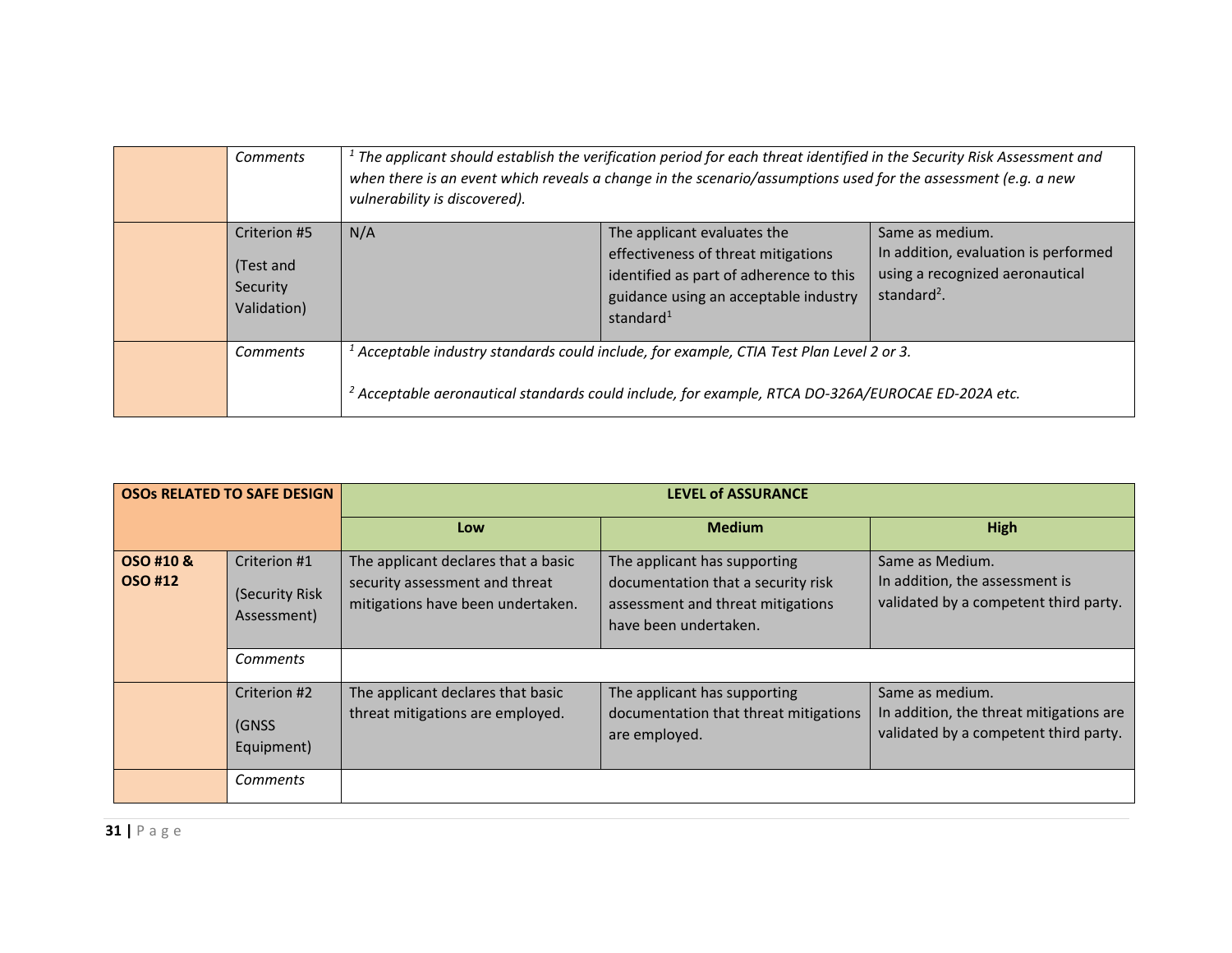| Criterion #3<br>(Resilience in<br>the Face of a<br>Cyber Attack) | The applicant declares that the<br>evaluation has been undertaken.                         | The applicant has supporting<br>documentation that the evaluation<br>has been undertaken.                                | Same as medium. In addition, the<br>evaluation is validated by a<br>competent third party.                                |
|------------------------------------------------------------------|--------------------------------------------------------------------------------------------|--------------------------------------------------------------------------------------------------------------------------|---------------------------------------------------------------------------------------------------------------------------|
| Comments                                                         |                                                                                            |                                                                                                                          |                                                                                                                           |
| Criterion #4<br>(Life Cycle<br>Security<br>Appraisal)            | The applicant declares that<br>procedures exist to update the<br>Security Risk Assessment. | The applicant has supporting<br>documentation that procedures exist<br>to update the Security Risk<br>Assessment.        | Same as medium.<br>In addition, the procedures are<br>validated by a competent third party.                               |
| <b>Comments</b>                                                  |                                                                                            |                                                                                                                          |                                                                                                                           |
| Criterion #5<br>(Test and<br>Security<br>Validation)             | N/A                                                                                        | The applicant has supporting<br>documentation that the evaluation of<br>mitigation effectiveness has been<br>undertaken. | Same as medium. In addition, the<br>evaluation of mitigation effectiveness<br>is validated by a competent third<br>party. |
| <b>Comments</b>                                                  |                                                                                            |                                                                                                                          |                                                                                                                           |

### **2.12 OSO#13 EXTERNAL SERVICES SUPPORTING UAS OPERATIONS ARE ADEQUATE TO THE OPERATION**

External services supporting UAS operations are adequate to the operation. For the purpose of the SORA and this specific OSO, the term "External services supporting UAS operations" encompasses any service provider necessary for the safety of flight (e.g., Communication Service Provider (CSP), UTM service provider, etc.). It is assumed that the service providers covered in this OSO are essentially Information Services, for which very adequate cybersecurity standards already exist (e.g., NIST 800 framework, ISO 27000 series, etc.). A good example of this is the FAA requirement for system cybersecurity when becoming an approved UTM Services provider. The difference in Robustness comes from the level of Assurance, which is generally in line with other OSOs.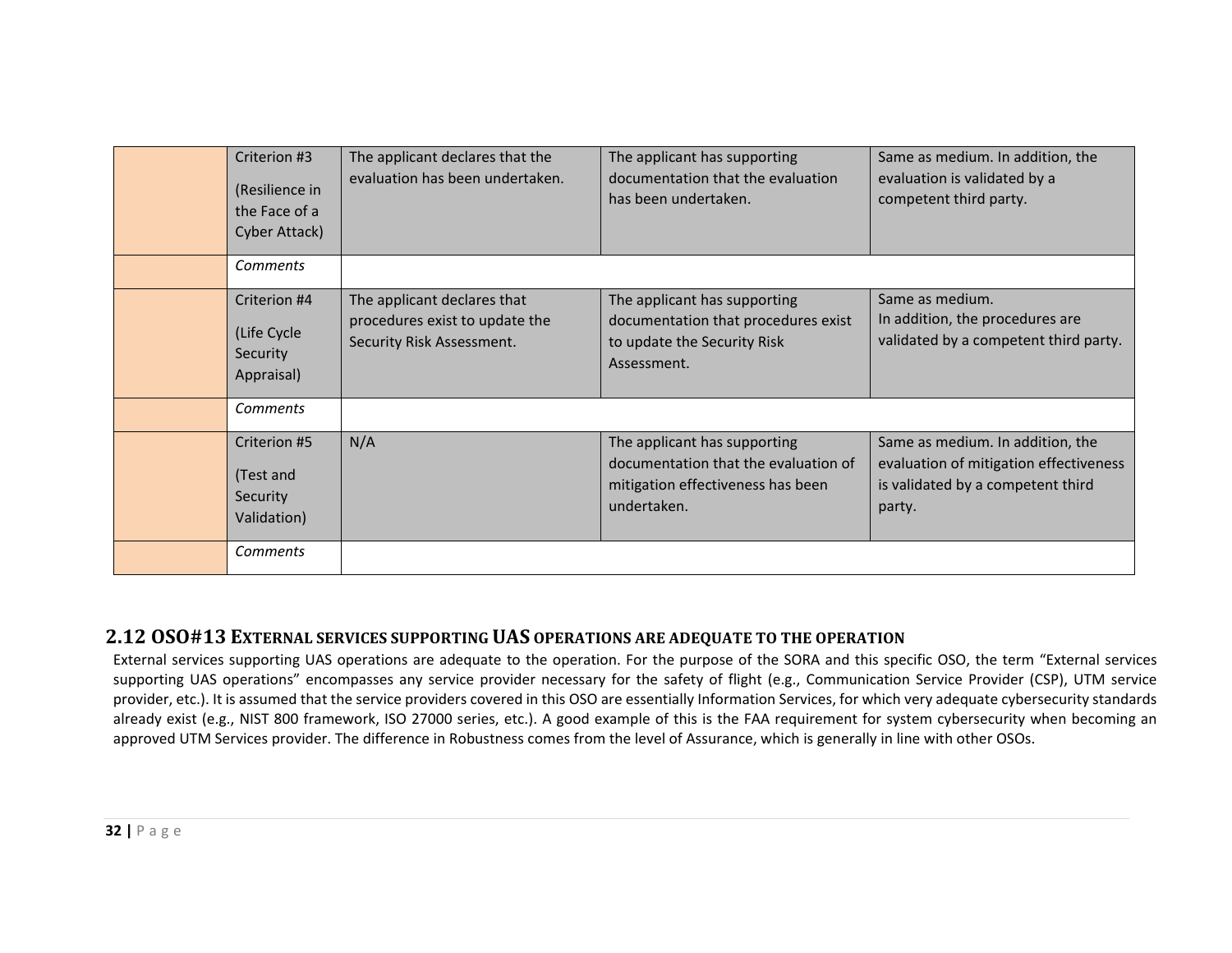| <b>DETERIORATION OF EXTERNAL</b><br><b>SYSTEMS SUPPORTING UAS</b> |                 |                                                                                                                | <b>LEVEL of INTEGRITY</b>                                                                                                 |      |  |  |
|-------------------------------------------------------------------|-----------------|----------------------------------------------------------------------------------------------------------------|---------------------------------------------------------------------------------------------------------------------------|------|--|--|
| <b>OPERATION BEYOND THE</b>                                       |                 | Low                                                                                                            | <b>Medium</b>                                                                                                             | High |  |  |
| <b>CONTROL OF THE UAS</b>                                         |                 |                                                                                                                |                                                                                                                           |      |  |  |
| OSO #13                                                           | Criteria        |                                                                                                                | The level of Cybersecurity for any externally provided service necessary for the safety of the flight is adequate for the |      |  |  |
| <b>External</b>                                                   |                 | intended operation.                                                                                            |                                                                                                                           |      |  |  |
| services                                                          |                 |                                                                                                                |                                                                                                                           |      |  |  |
| supporting                                                        |                 | If the externally provided service requires communication between the operator and service provider, effective |                                                                                                                           |      |  |  |
| <b>UAS</b>                                                        |                 | communication to support the service provisions is in place.                                                   |                                                                                                                           |      |  |  |
| operations are                                                    |                 |                                                                                                                |                                                                                                                           |      |  |  |
| adequate to                                                       |                 | Roles and responsibilities between the applicant and the external service provider are defined.                |                                                                                                                           |      |  |  |
| the operation                                                     |                 |                                                                                                                |                                                                                                                           |      |  |  |
|                                                                   | <b>Comments</b> |                                                                                                                | For example, ISO 23629-12 contains security requirements for the UTM Service Providers.                                   |      |  |  |

| <b>DETERIORATION OF EXTERNAL</b><br><b>SYSTEMS SUPPORTING UAS</b><br><b>OPERATION BEYOND THE</b><br><b>CONTROL OF THE UAS</b> |          | <b>LEVEL of ASSURANCE</b>                                                                                                                                                                                              |                                                                                                                                                                                                                                                                                                                                                                                                                                                                   |                                                                                                                                                                                                                     |
|-------------------------------------------------------------------------------------------------------------------------------|----------|------------------------------------------------------------------------------------------------------------------------------------------------------------------------------------------------------------------------|-------------------------------------------------------------------------------------------------------------------------------------------------------------------------------------------------------------------------------------------------------------------------------------------------------------------------------------------------------------------------------------------------------------------------------------------------------------------|---------------------------------------------------------------------------------------------------------------------------------------------------------------------------------------------------------------------|
|                                                                                                                               |          | Low                                                                                                                                                                                                                    | <b>Medium</b>                                                                                                                                                                                                                                                                                                                                                                                                                                                     | High                                                                                                                                                                                                                |
| OSO #13<br><b>External</b><br>services<br>supporting<br><b>UAS</b><br>operations are<br>adequate to<br>the operation          | Criteria | The applicant declares that the<br>requested level of cybersecurity for<br>any externally provided service<br>necessary for the safety of the flight<br>is achieved (without evidence being<br>necessarily available). | The applicant has supporting evidence<br>that the required level of<br>cybersecurity for any externally<br>provided service required for safety of<br>the flight can be achieved for the full<br>duration of the mission.<br>This may take the form of a Service-<br>Level Agreement (SLA) or any official<br>commitment that prevails between a<br>service provider and the applicant on<br>relevant aspects of the service<br>(including quality, availability, | Same as Medium, in addition:<br>- The evidence of the externally<br>provided service cybersecurity is<br>achieved through demonstrations.<br>- A competent third party validates<br>the claimed level of integrity. |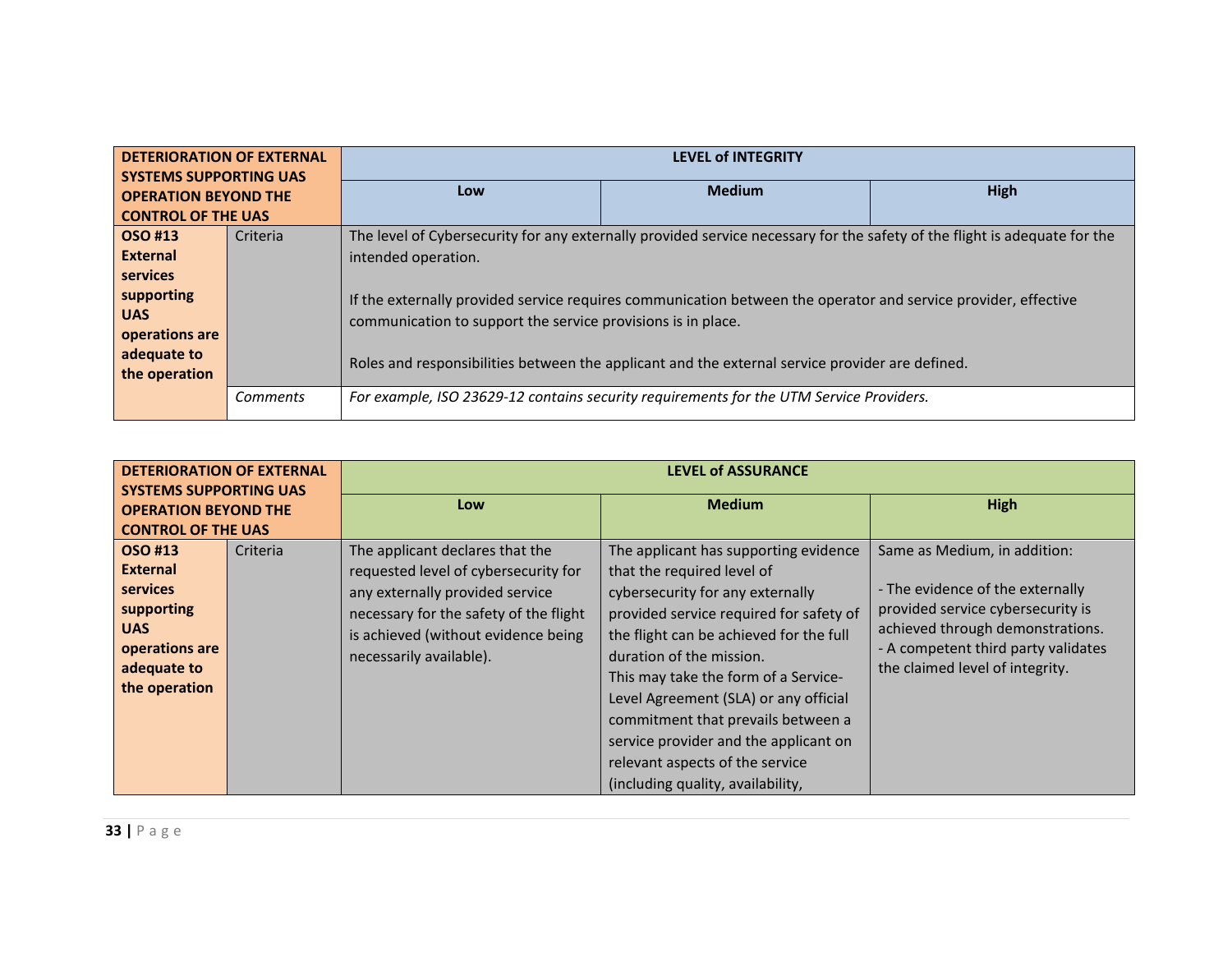|          | responsibilities).<br>The applicant has a means to monitor<br>externally provided services which<br>affect flight critical systems and take<br>appropriate actions if lapses in cyber<br>safety could lead to the loss of control<br>of the operation. |  |
|----------|--------------------------------------------------------------------------------------------------------------------------------------------------------------------------------------------------------------------------------------------------------|--|
| Comments |                                                                                                                                                                                                                                                        |  |

# **2.13OSO#16/17/18/19/20 OSOS RELATED HUMAN ERROR**

For OSO #16, Multi crew coordination, the security technical controls for authentication and authorization that are called for in the OSOs #1/6 requirements should be sufficient. The OSO regarding the Remote crew being fit to operate (OSO #17) is not impacted by cyber issues since it is primarily focused on each human's physical and mental fitness to perform duties and discharge responsibilities safely. OSO #18, Automatic protection of the flight envelope from human errors, should be adequately covered in OSOs #5, 10/12 as should OSO #19, Safe recovery from Human Error, when combined with the cyber hygiene defined in OSO #3. For OSO #20, A Human Factors evaluation has been performed and the Human‐Machine Interface (HMI) found appropriate for the mission, misleading information presented to the remote pilot and Operations crew is the issue and should be adequately addressed in OSOs #10/12 (above).

# **2.14OSO#23/24 OSOS RELATED TO ENVIRONMENTAL CONDITIONS**

The main concern is related to obtaining proper weather information from trusted sources so the Operator can meet OSO #23. Data integrity and authenticity of service suppliers addressed in OSO #13 should sufficiently address this issue. For OSO #24, UAS designed and qualified for adverse environmental conditions, there are no known cyber concerns.

# **2.15 M1 ‐ STRATEGIC MITIGATIONS FOR GROUND RISK**

- a) Generic criteria: for Criterion #2 (Evaluation of people at risk) Medium Integrity and above, the "authoritative density data" (e.g., data from UTM data service provider) must meet appropriate requirements for authenticity. See OSO #13 for more discussion.
- b) Not Applicable to tether.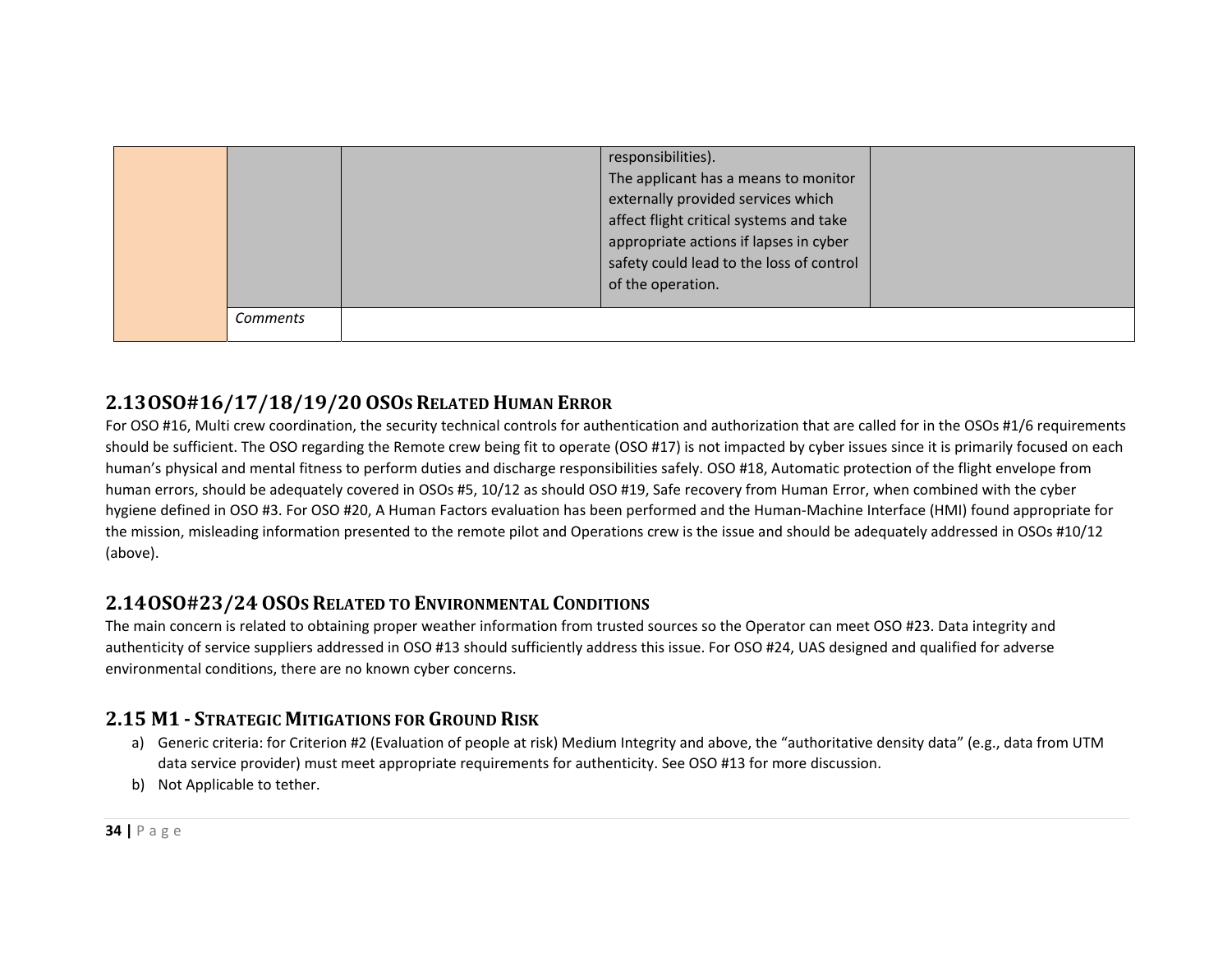# **2.16 M2 ‐ EFFECTS OF GROUND IMPACT ARE REDUCED**

While it is possible that the system used for compliance with M2 may have cyber vulnerabilities, it is most likely that these susceptibilities are better thought of in terms of M2 system (e.g., the parachute recovery system) reliability. See OSO #4, OSO #5, OSO #10/12.

# **2.17 M3 ‐ AN EMERGENCY RESPONSE PLAN IS IN PLACE, OPERATOR VALIDATED AND EFFECTIVE**

The Emergency Response Plan (ERP) should include mention of cyber instances and should identify the Operator point of contact, the reporting/escalation process and invoke the appropriate logging and reporting mechanisms. The ERP cyber response should include log analysis, incident evaluation, incident escalation process, and security process development and planning. Training identified for the Medium and High levels of Assurance must also include training on cyber instances for how to respond and recover.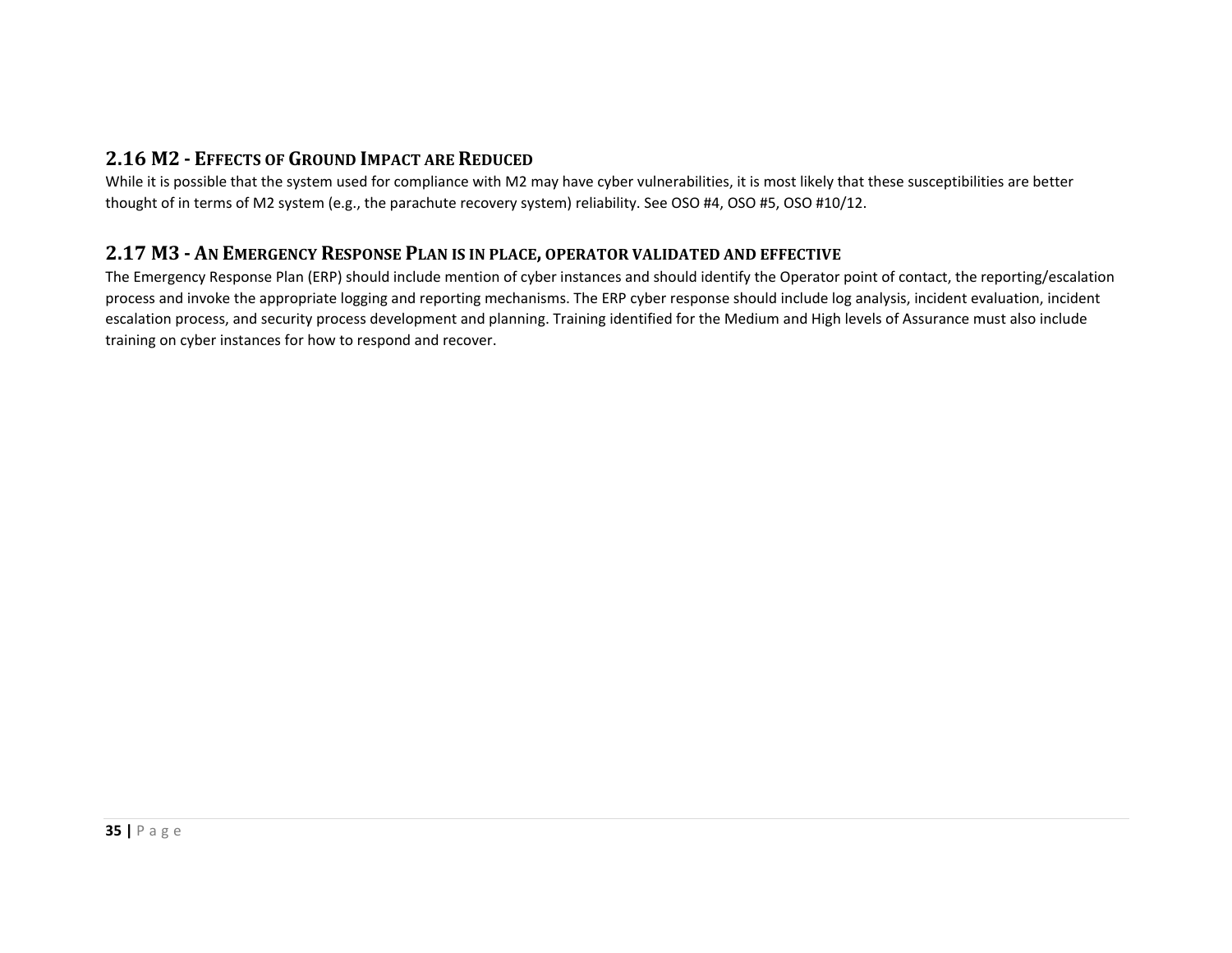# **APPENDIX 1: THREAT INFORMATION SHARING**

Aviation is reliant on interconnectivity between a large number of systems being controlled by a large number of diverse stakeholders. An improved level of cyber resilience an only be achieved when the relevant stakeholders work together by sharing experiences. Information sharing therefore is key and must be the norm.

Information that should be shared could include details (as far as required confidentiality allows) of systems in use, already known and potential vulnerabilities of systems, applied mitigations, processes, procedures, and best practices used to improve cybersecurity. Due to its global reach, information sharing in aviation also is a difficult endeavour and satisfying each stakeholder's requirements (e.g., confidentiality) is a complex task. Therefore, several specialised organisations have taken this responsibility on board to act as a forum and platform for interested stakeholders to share cybersecurity‐relevant information across the aviation sector.

# **ISAC – INFORMATION SHARING AND ANALYSIS CENTRE**

An ISAC represents an entity which due to its connections with numerous stakeholders is ideally positioned to gather, analyse, and disseminate relevant information on cybersecurity risks. This information can include but is not limited to IOC (Indicators of Compromise), hardware and software product vulnerabilities, threat actors, threat vectors, etc.

An ISAC analysis should gather information that will produce meaningful reports for its customers. Based upon this information, customers can react, mitigate, or prevent information security occurrences. ISACs are often created to serve customers of a specific sector, e.g., aviation, energy.

# **A‐ISAC**

The Aviation ISAC (A‐ISAC) is a specific ISAC serving the aviation sector and its stakeholders. The mission statement of the A‐ISAC aims at facilitating collaboration across the global aviation industry to enhance the ability to prepare for and respond to vulnerabilities, incidents, and threats, to disseminate timely and actionable information amongst members and to serve as the primary communications channel for the sector with respect to this information.